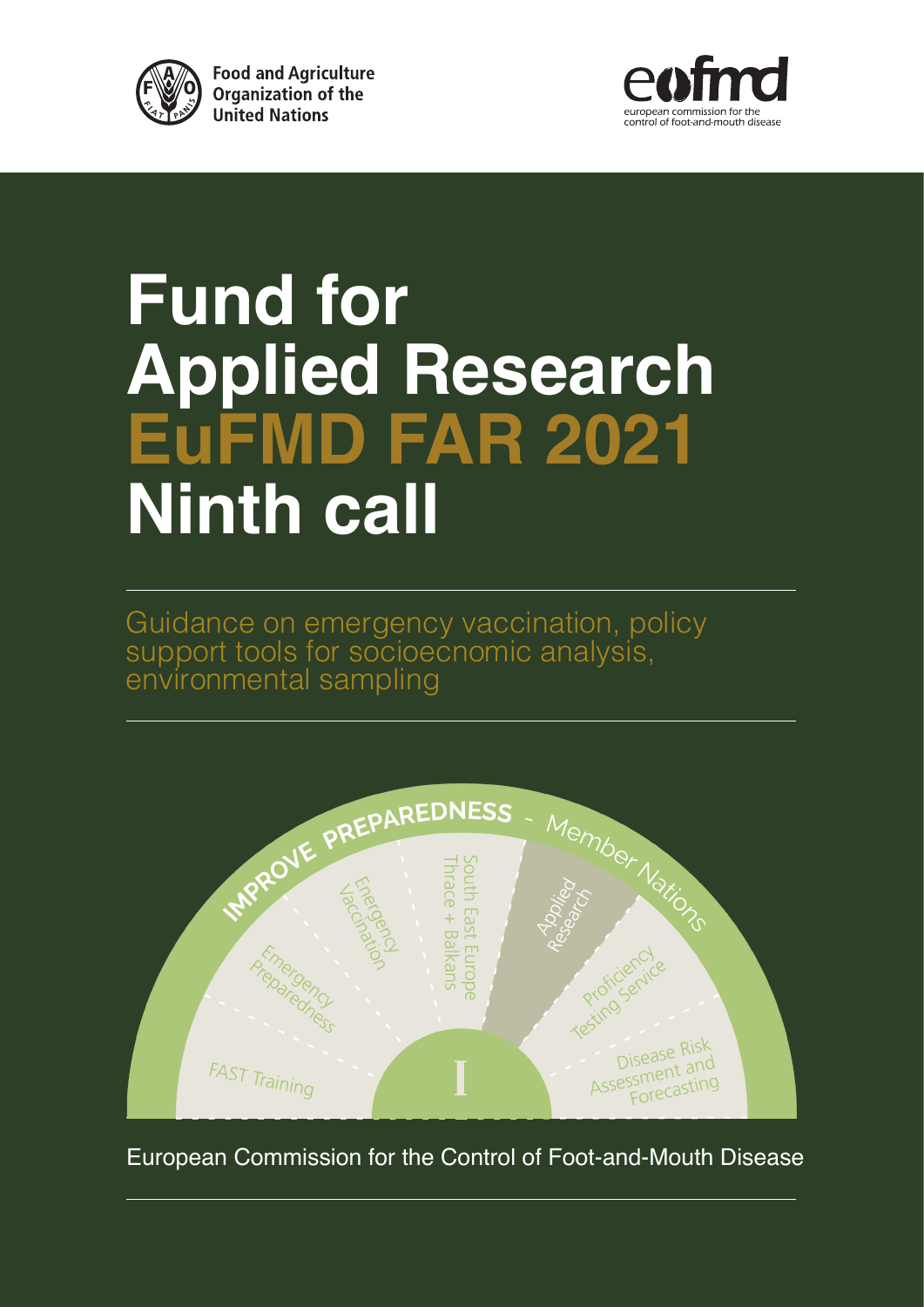## **Table of Contents**

| Ninth Call of the EuFMD Fund for Applied Research (EuFMD-FAR): Request for proposals 1            |
|---------------------------------------------------------------------------------------------------|
|                                                                                                   |
| Theme 1: Define guidance criteria for implementing emergency vaccination against FAST diseases in |
| Theme 2: Policy support tools for socioeconomic analysis of FAST control strategies considering   |
|                                                                                                   |
|                                                                                                   |
|                                                                                                   |
|                                                                                                   |
|                                                                                                   |
|                                                                                                   |
|                                                                                                   |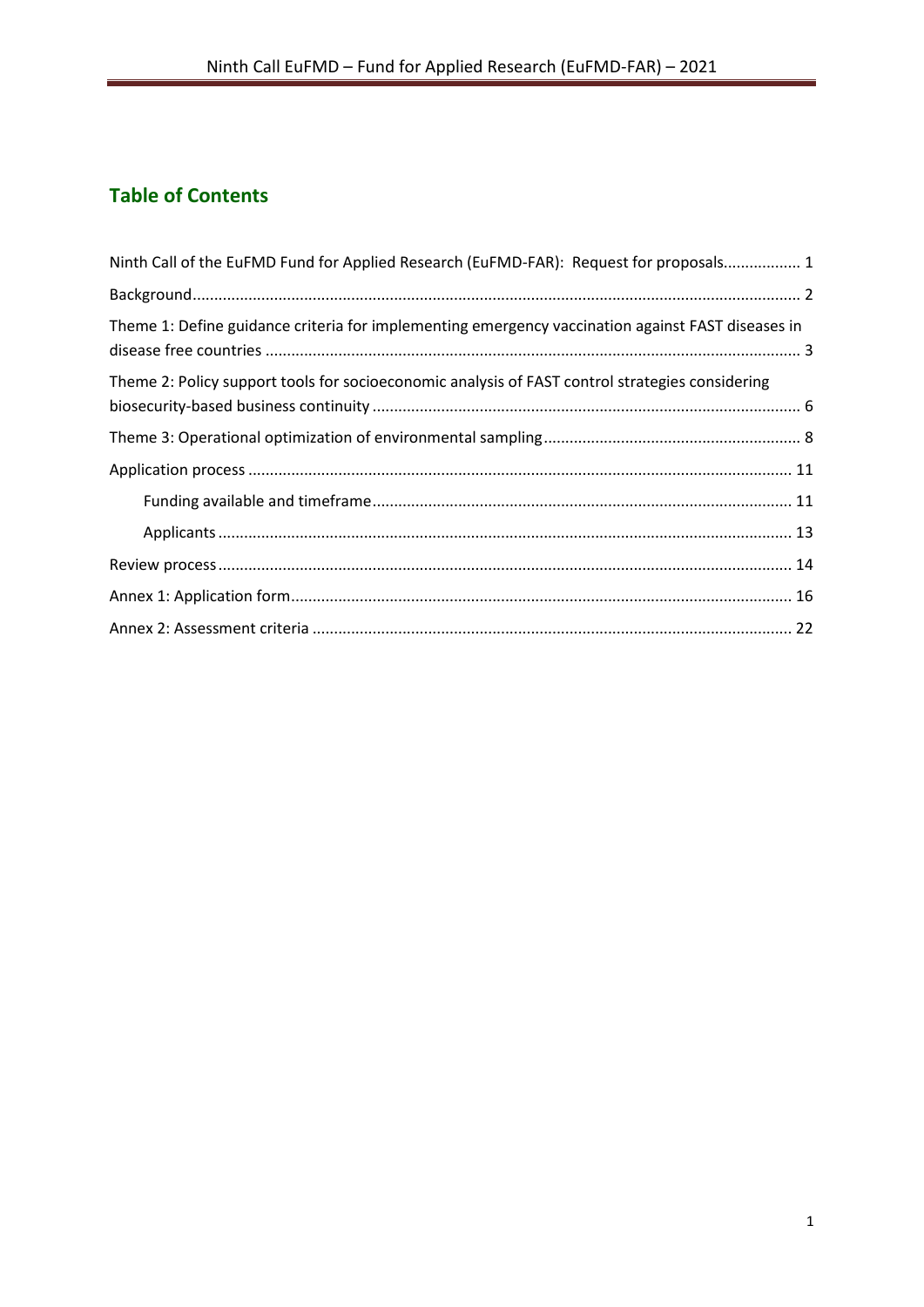## <span id="page-2-0"></span>**Ninth Call of the EuFMD Fund for Applied Research (EuFMD-FAR): Request for proposals**

**Theme 1**: Define guidance criteria for implementing emergency vaccination against FAST diseases in disease free countries.

**Theme 2**: Policy support tools for socioeconomic analysis of FAST control strategies considering biosecurity-based business continuity.

**Theme 3**: Operational optimization of environmental sampling.

A funding of circa 120,000€ is available to support up to three proposals at a maximum of 40,000 € per contribution (study). As the overall number of proposals that can be funded is not limited, proposers should consider if the studies can be performed for a fraction of the maximum of 40,000€, to give more chance of success and to enable the reviewers to support a higher number of active research collaborations.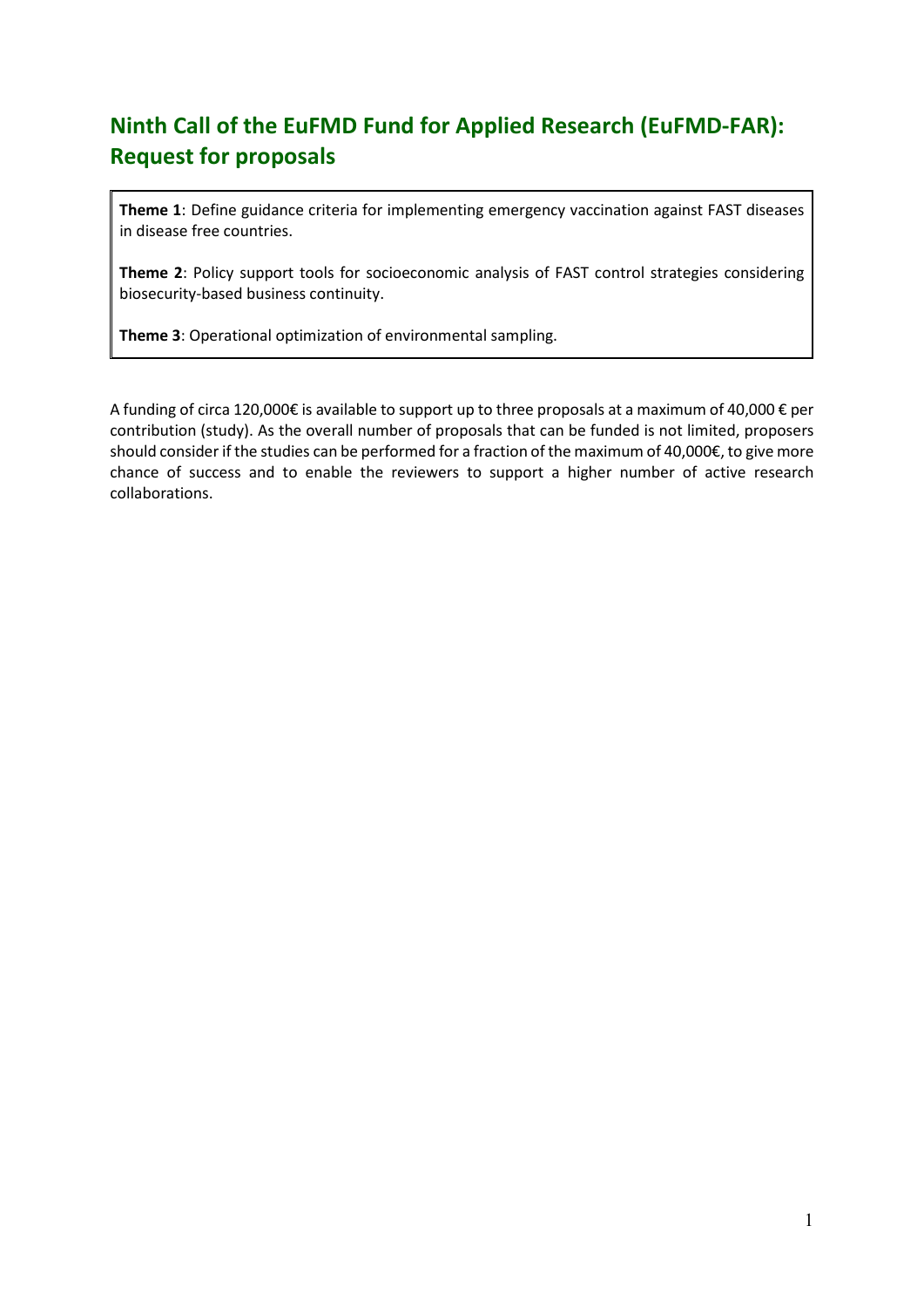## <span id="page-3-0"></span>**Background**

-

The European Commission for the Control of Foot-and-Mouth Disease [\(EuFMD\)](http://www.fao.org/eufmd/who-we-are/en/), under the multiannual agreement with the European Commission (EC, DG-SANTE), has provided support for small applied research projects that are relevant to the technical issues seen as priorities of the EuFMD member nations<sup>[1](#page-3-1)</sup> since 2008. The thematic priorities have been typically identified at the biennial General Session, and a specific research fund was adopted as [component 1.5](http://www.fao.org/eufmd/what-we-do/pillar-1/component-15/en/) of the 4-year, EC funded [Workplan](http://www.fao.org/3/ca7361en/ca7361en.pdf) of the Commission which was renewed in October 2019.

The Strategic Plan of the EuFMD for the period 2019-23 has three Strategic Objectives [\(Pillars\)](http://www.fao.org/eufmd/what-we-do/our-pillars/en/), which are:

- 1. Improving preparedness for management of Foot-and-Mouth Disease (FMD) and similar transboundary animal diseases (FAST diseases) crises by members and across Europe as a whole;
- 2. Reduced risk to members from the FAST diseases situation in the European neighbourhood;
- 3. Sustaining and enhancing progress in the roll out of th[e GF-TADs Global Strategy](http://www.fao.org/3/a-an390e.pdf) for control of FMD, and on increasing security in the supply of effective FMD vaccines.

The Plan was updated and adopted at the 43<sup>rd</sup> General Session of the EuFMD member nations in April 2019. The 9<sup>th</sup> call scope relates to priorities identified by the EuFMD [Standing Technical Committee](http://www.fao.org/eufmd/who-we-are/structure/standing-technical-committee/en/) in June 2020 and February 2021.

The EuFMD Fund for Applied Research (FAR) is promoting studies that should have a transformative potential, that generate tangible outputs in a form easily recognised for their relevance to EuFMD member nations; that have a trans-boundary application i.e. relevant to a wide range of EuFMD member nations; and finally that are relevant to significant issues affecting outcomes of the [HOLD-](http://www.fao.org/3/ca5337en/ca5337en.pdf)[FAST](http://www.fao.org/3/ca5337en/ca5337en.pdf) programme.

<span id="page-3-1"></span><sup>1</sup> [EuFMD member nations](http://www.fao.org/eufmd/who-we-are/member-countries/en/) (as of May 2020): Albania, Austria, Belgium, Bosnia Herzegovina, Bulgaria, Croatia, Cyprus, Czech Republic, Denmark, Estonia, Finland, France, Georgia, Germany, Greece, Hungary, Iceland, Ireland, Israel, Italy, Latvia, Lithuania, Luxembourg, Malta, Montenegro, Norway, Poland, Portugal, Romania, Serbia, Slovak Republic, Slovenia, Spain, Sweden, Switzerland, North Macedonia, The Netherlands, Turkey, and The United Kingdom.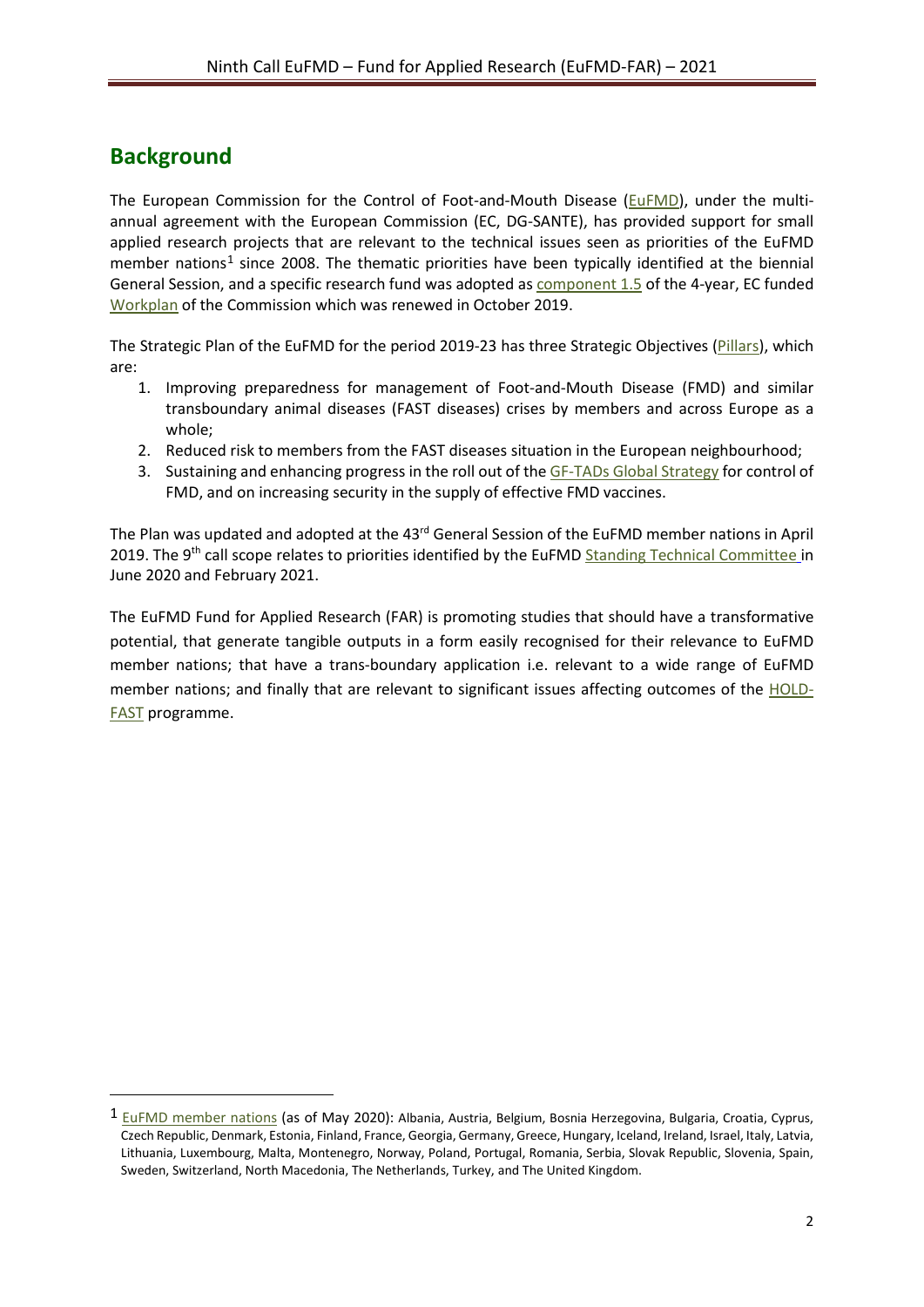## <span id="page-4-0"></span>**Theme 1: Define guidance criteria for implementing emergency vaccination against FAST diseases in disease free countries**

**Geographical scope**: EuFMD member nations.

**FAST disease scope**: Foot-and-Mouth Disease (FMD), Peste des Petits Ruminants (PPR), Lumpy Skin Disease (LSD), and Sheep and Goat Pox (SGP).

#### **Expected results:**

- 1. Studies on the identification of criteria or parameters to support decision on implementing emergency vaccination for FAST diseases and on prioritizing vaccine administration in case of limited availability,
- 2. Guidance on implementation of preventive vaccination in countries NOT having cases but under risk from other countries,
- 3. Consideration of changes to international policy needed regarding emergency vaccination to achieve positive benefits for disease control in a one health perspective.

**Impact of the results:** The results of this proposal will be used to improve FAST disease preparedness of the EuFMD member nations.

**Context:** EuFMD member nations are aware of the need for high level of preparedness for emergency vaccination against FAST diseases. Recent success in eliminating LSD from Europe (EFSA, 2019) is a good example of the vital role of vaccination to control FAST diseases, and vaccination for FMD is included in many contingency plans for the management of FMD outbreaks. Risk managers are increasingly aware of the ethical aspects of large-scale depopulation policies. Experience from outbreaks where vaccination has been practiced for FMD suggest that vaccination can reduce the scale of the epidemic (Plumiers et al, [Akashi](https://www.ncbi.nlm.nih.gov/pubmed/?term=Joo%20YS%5BAuthor%5D&cauthor=true&cauthor_uid=11989734) et al). Vaccination for PPR and SGP has not been practiced in EuFMD member nations except for Turkey, but it is a potential control measure especially if access to DIVA vaccines can be secured. (EFSA 2014, EFSA 2015). Concerns regarding social values, the environment, animal welfare and global food security are matters in favor of vaccination as opposed to depopulation. A two-part review carried out suggests that vaccinate-to-live is a safe option as long as high potency vaccines are used, and comprehensive post vaccination surveillance is conducted. (Barnett et al, Geale et al).

Applying emergency vaccination may also have constraints like the availability of vaccine on the market in time of emergency and available resources for timely application. Emergency vaccination may incur additional control costs, e.g. due to additional disease surveillance or culling of vaccinated animals. Emergency vaccination may also impose prolonged trade restriction and consequently economic losses.

EuFMD has developed a European Foot and Mouth Disease Spread [\(EuFMDiS\)](http://www.fao.org/eufmd/global-situation/eufmdis/fr/) model that can be used to evaluate different control strategies, varying from the minimal requirements given by EU legislation to ring culling and vaccination strategies (such as suppressive vaccination, protective vaccination, and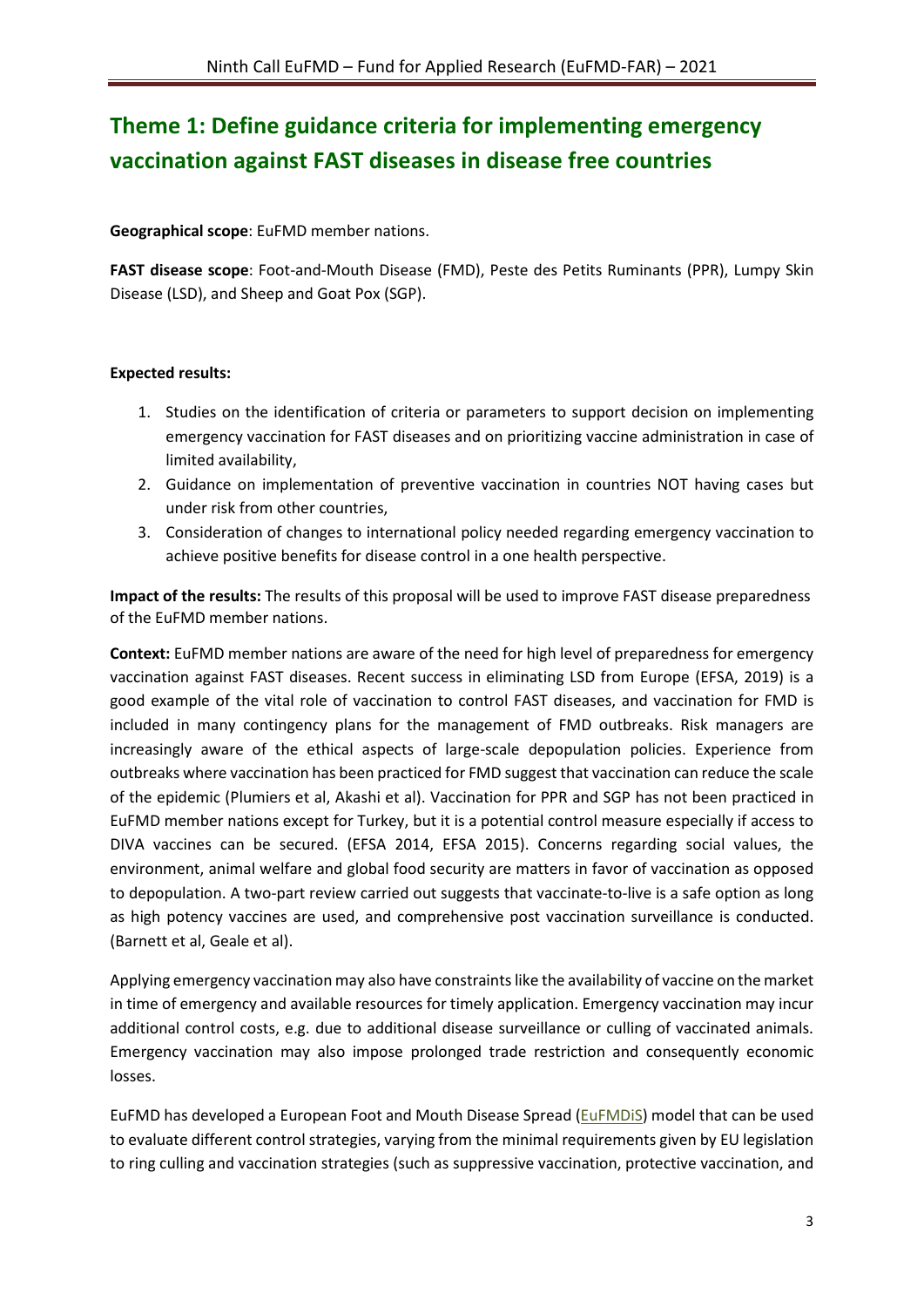vaccination to salvage), while also considering the epidemiological, operational and economic consequences of the strategies. The model allows the user to evaluate the resources available (vaccine doses and human resources) for the management of outbreaks using different control strategies.

A survey to understand the level of preparednessrelated to the use of emergency vaccination for FAST diseases in EuFMD member nations was carried out by EuFMD in the second half of 2020. The survey was designed to capture specific gaps in the preparedness for emergency vaccination and identify areas where EuFMD can offer support to member nations. Topics related to vaccine strategies, vaccine availability and operational preparedness were included and for the purpose of this call results related to vaccine strategies are listed.

The results of the survey indicates that EuFMD member nations consider vaccination as a control option especially for FMD (93%) and LSD (78 %) while only a few countries consider vaccination for PPR or SGP. Most of the countries that consider vaccination will procure vaccines after detecting an outbreak in their country and fewer countries would initiate the procurement when an outbreak has been detected in a neighboring country. The survey also explored when member nations plan to start vaccinating. The results for FMD indicate that a majority of countries would start to vaccinate only when other control measures have been insufficient. Only 20 % of responding countries would start to vaccinate already when there is an outbreak of FMD in a neighbouring country. Regarding vaccination strategy for FMD, a majority of countries would implement a vaccinate-to-cull strategy.

One of the topics raised by respondents in the free text was a need for guidance on criteria for deciding the most appropriate emergency vaccination strategy for different scenarios and when to start a vaccination procedure.

An executive summary of the survey results is available on request.

#### **Guidance on proposal:**

#### **Essential elements to proposals:**

- The studies should be targeted to free regions or countries in Europe;
- Studies should include at least two of the following FAST diseases: Foot and Mouth Disease, Lumpy Skin Disease, Sheep and Goat Pox, Rift Valley Fever, Peste des Petits Ruminants
- Studies should consider and build upon already available resources, including animal disease spread models and cost-benefit analyses;
- Methodology used should be applicable in multiple countries;
- Evidence must be provided that study permissions will be granted and any logistics can be managed without the assistance of EuFMD or FAO;

#### **Desirable elements to proposals:**

- A demonstrable history of managing studies in the target region;
- Experiences of developing modelling research
- Inclusion of aspects on vaccination coverage and species to be targeted for vaccination.
- Plans to submit the work for peer-review publication;
- A communication plan with EuFMD and EuFMD member nations as appropriate.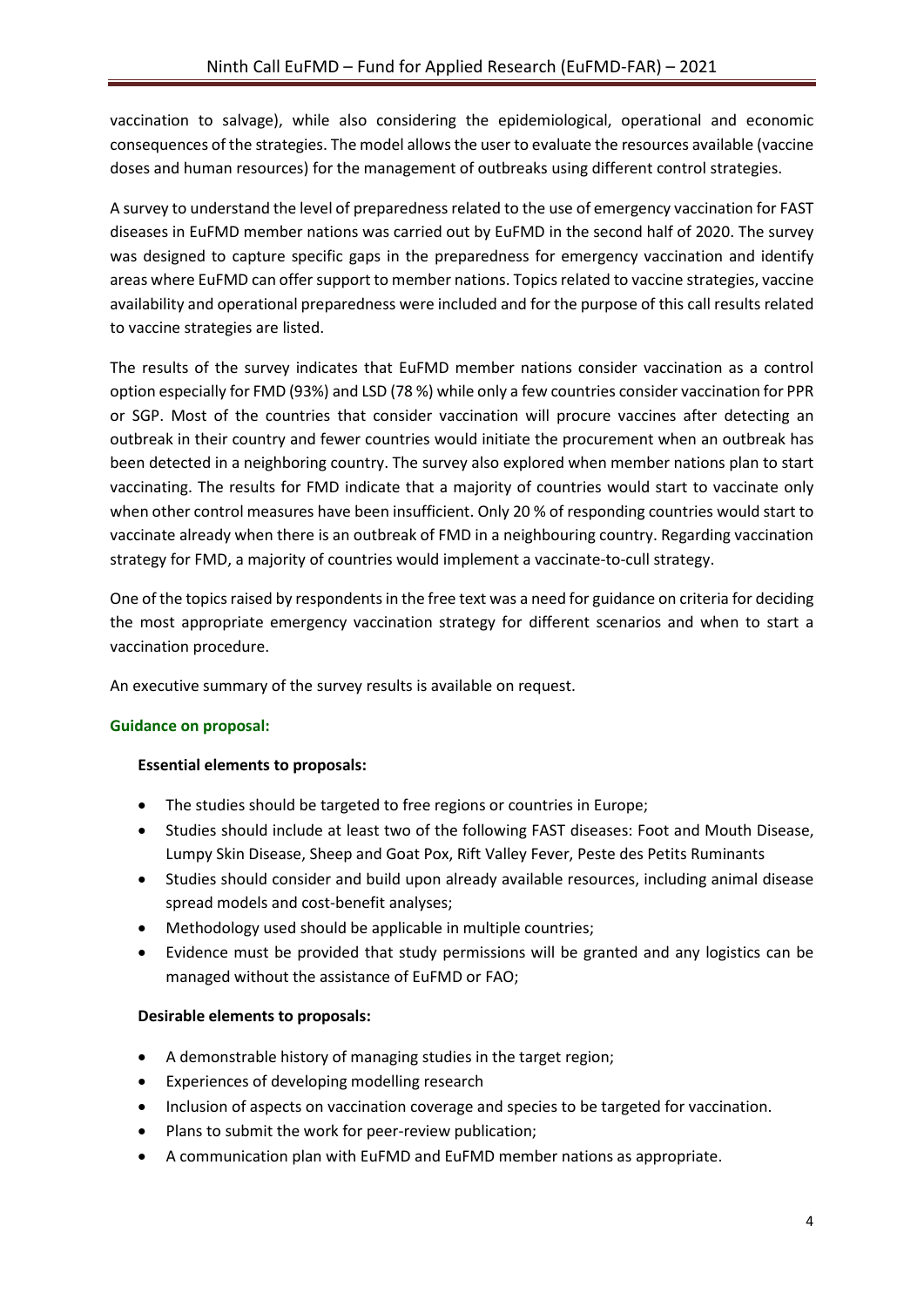#### **References:**

EFSA (European Food Safety Authority), Calistri P, De Clercq K, Gubbins S, Klement E, Stegeman A, Cortinas Abrahantes J, Antoniou S-E, Broglia A and Gogin A, 2019. Scientic report on lumpy skin disease: III. Data collection and analysis. EFSA Journal 2019;17(3):5638, 26 pp[. https://doi.org/10.2903/j.efsa.2019.5638](https://doi.org/10.2903/j.efsa.2019.5638)

Pluimers FH, Akkerman AM, van der Wal P, Dekker A, Bianchi A.(2002) Lessons from the foot and mouth disease outbreak in the Netherlands in 2001. Rev. sci. tech. Off int. Epiz.; 21(3):711–721.

Akashi H. The 2010 foot-and-mouth disease outbreak in Miyazaki Prefecture. Journal of Disaster Research. 2012; 7(3):252–257. https://doi.org/10.20965/jdr.2012.p0252

EFSA AHAW Panel (EFSA Panel on Animal Health and Welfare), 2014. Scientific Opinion on sheep and goat pox. EFSA Journal 2014;12(11):3885, 122 pp. doi:10.2903/j.efsa.2014.3885

EFSA AHAW Panel (EFSA Panel on Animal Health and Welfare), 2015. Scientific Opinion on peste des petits ruminants EFSA Journal 2015;13(1):3985, 94 pp. doi:10.2903/j.efsa.2015.3985

Barnett, P. V., D. W. Geale, G. Clarke, J. Davis, and T. R. Kasari, 2013: A review of OIE country status recovery using vaccinate-to-live versus vaccinate-to-die foot-and-mouth disease response policies I: benefits conferred by the use of higher potency vaccines. Transbound. Emerg. Dis. 62, 367–387.

Geale, D. W., P. V. Barnett, G. W. Clarke, J. Davis and T. R. Kasari, 2013, A Review of OIE Country Status Recovery Using Vaccinate-to-Live Versus Vaccinate-to-Die Foot-and-Mouth Disease Response Policies II: Waiting Periods After Emergency Vaccination in FMD Free Countries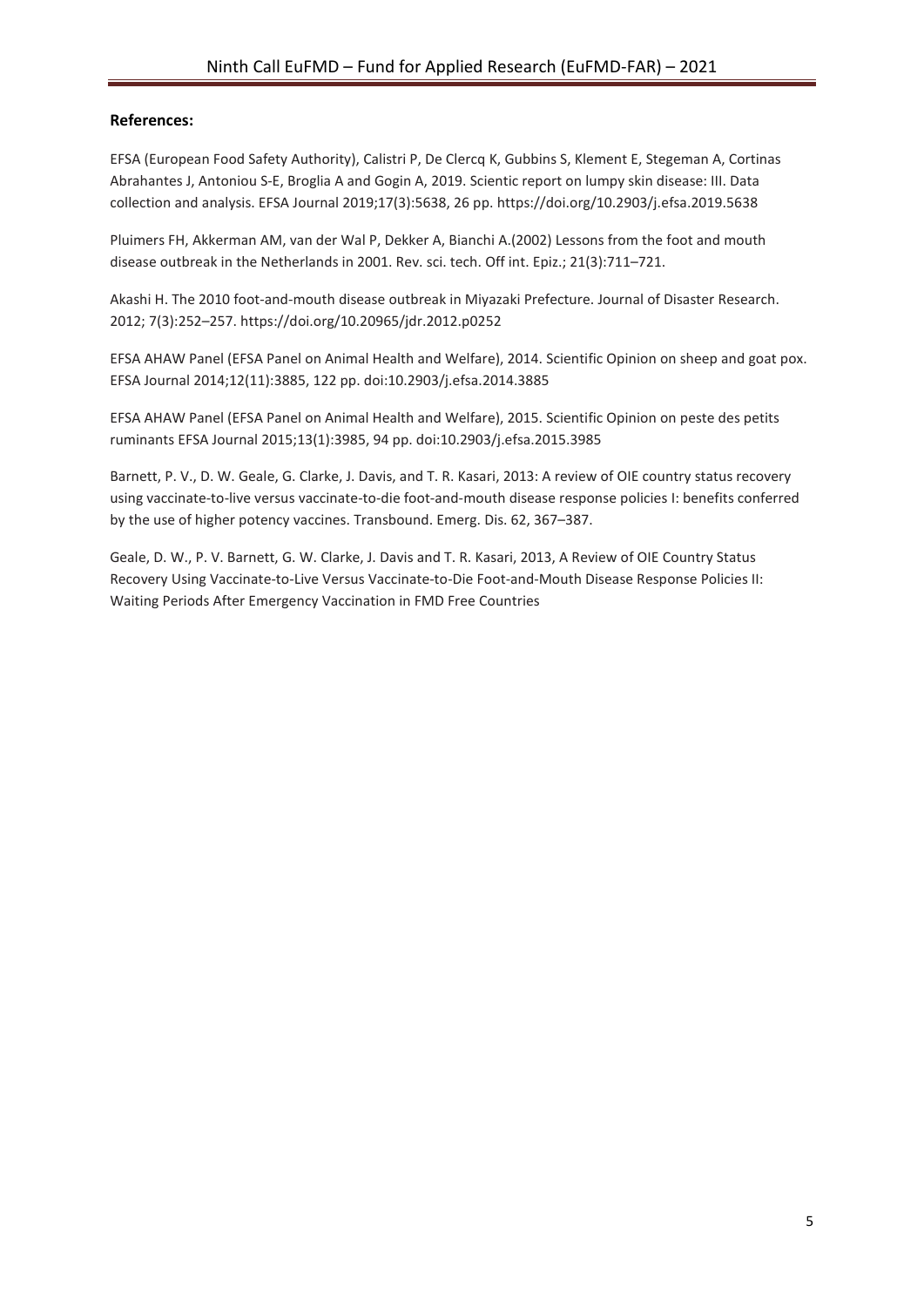## <span id="page-7-0"></span>**Theme 2: Policy support tools for socioeconomic analysis of FAST control strategies considering biosecurity-based business continuity**

**Geographical scope**: EuFMD member nations.

**FAST disease scope**: Foot-and-Mouth Disease (FMD), Peste des Petits Ruminants (PPR), Lumpy Skin Disease (LSD), Sheep and Goat Pox (SGP), Rift Valley Fever (RVF).

#### **Expected results:**

- A framework and associated tools/models, including adaptation of models already available, that could be used by EuFMD member nations in defining control policies that ensure balance between objectives in disease control and rural livelihood and food chain business continuity,
- Proof of concept/case studies relating to biosecurity-based business continuity for a livestock sector in a country with significant export of animals/animal products to other European or third countries.

**Impact of the results:** The results of this proposal will be used to improve FAST disease preparedness of the EuFMD member nations.

**Context:** Foot-and-mouth Disease (FMD) remains one of the most important transboundary animal disease (TAD) threats to European livestock production. A single introduction usually has extremely serious impacts. Over the past decades, the European Commission for the Control of Foot-and-Mouth Disease (EuFMD) has played a significant role in reducing the risk and ensuring better preparedness against FMD crisis for its member nations. Recently the EuFMD HOLD-FAST strategy has extended the scope of preparedness and risk reduction activities to similar TADs which pose an immediate threat to the 39 member nations.

Under the first Pillar of its workplan, the EuFMD has established capacity in assessing the FMD control measures using the European Foot-and-Mouth Disease Spread model (EuFMDiS) to guide emergency planning, The [EuFMDiS](http://www.fao.org/eufmd/global-situation/eufmdis/en/) is a multi-country FMD outbreak simulation spread model. This model can be used to evaluate various control options to for the management of a potential outbreak. The EuFMDiS model features allow to evaluate available resources and vaccine requirements for a future epidemic of FMD. In addition, the model also incorporates the economic functions to assess cost/losses attributable to a FMD outbreak and can be further developed considering cost-benefit analysis of different control strategies associated with continuity of business.

Protracted crises, such as FMD outbreaks with long duration, bring significant issues for business survival. Disease control options could be optimised for business continuity, but trade-offs may exist between disease control objectives and rural livelihoods/food chain business continuity. In addition, further study is required to characterize the expected economic impact of FAST disease incursions (aside from FMD), as well as the losses associated with control measures.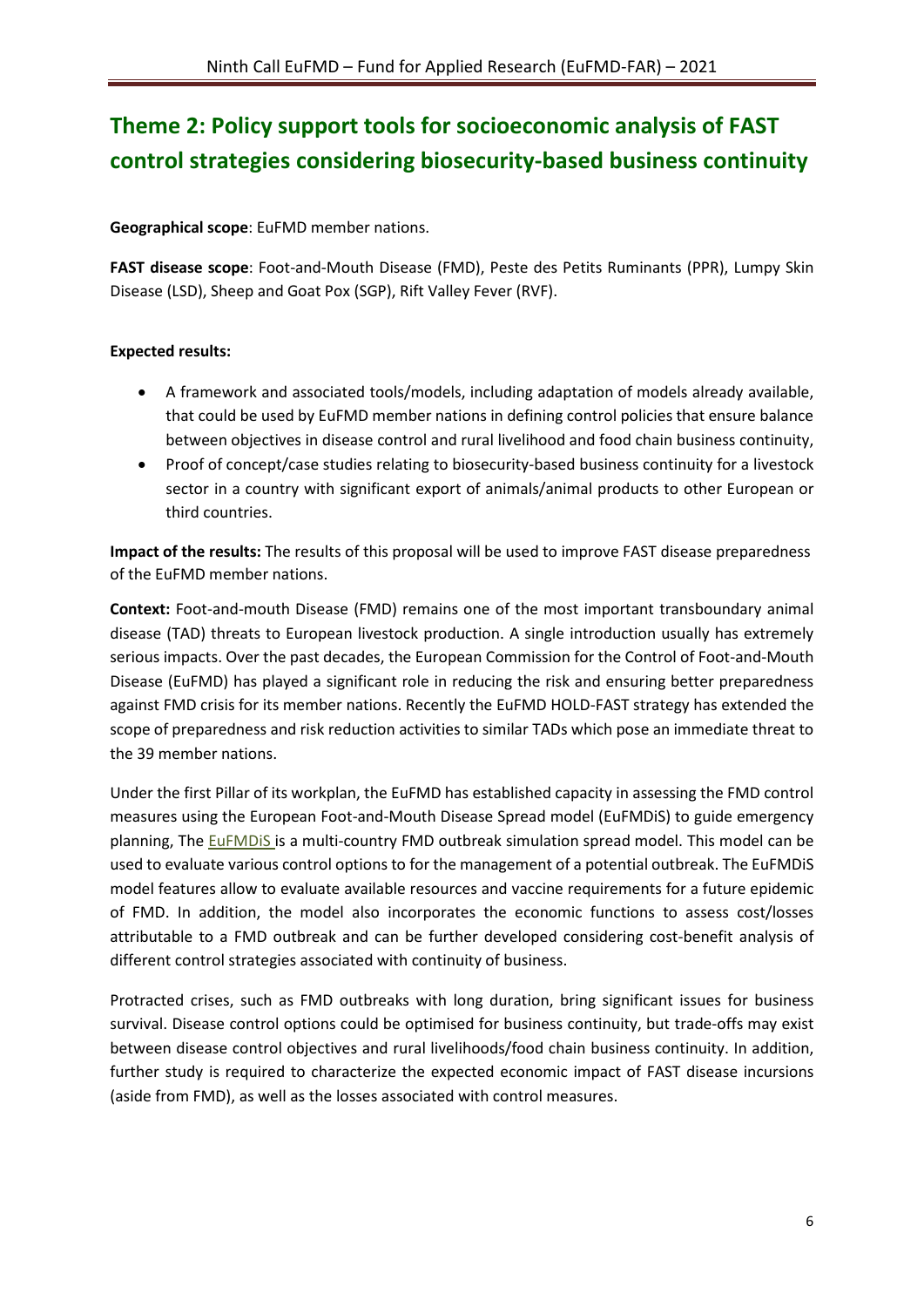Applications under this theme should include:

- The development of frameworks and associated tools/models, including adaptation of models already available, that could be used by EuFMD member nations to assess the socioeconomic impacts of FAST diseases and control strategies.
- Proof of concept/case studies relating to biosecurity-based business continuity for a livestock sector in a country with significant export of animals/animal products to another European or third country. These could include cost-benefit studies for compartmentalisation<sup>2</sup>, or the economic assessment of good biosecurity management with regards to FAST diseases.

#### **Guidance on proposal:**

#### **Essential elements to proposals:**

- The studies should focus on EuFMD member nations;
- The studies should focus on one or more FAST diseases (FMD, SGP, LSD, PPR and RVF), with inclusion of more than one disease preferred;
- Study results or tools that will be developed should be applicable in multiple countries for policy support;
- Evidence must be provided that study permissions will be granted and the data collection can be managed without the assistance of EuFMD or FAO;

#### **Desirable elements to proposals:**

- Plans to submit the work for peer-review publication;
- A communication plan with EuFMD and EuFMD member nations as appropriate.

-

<span id="page-8-0"></span><sup>2</sup> As per the definition in the OIE Terrestrial Animal Health Code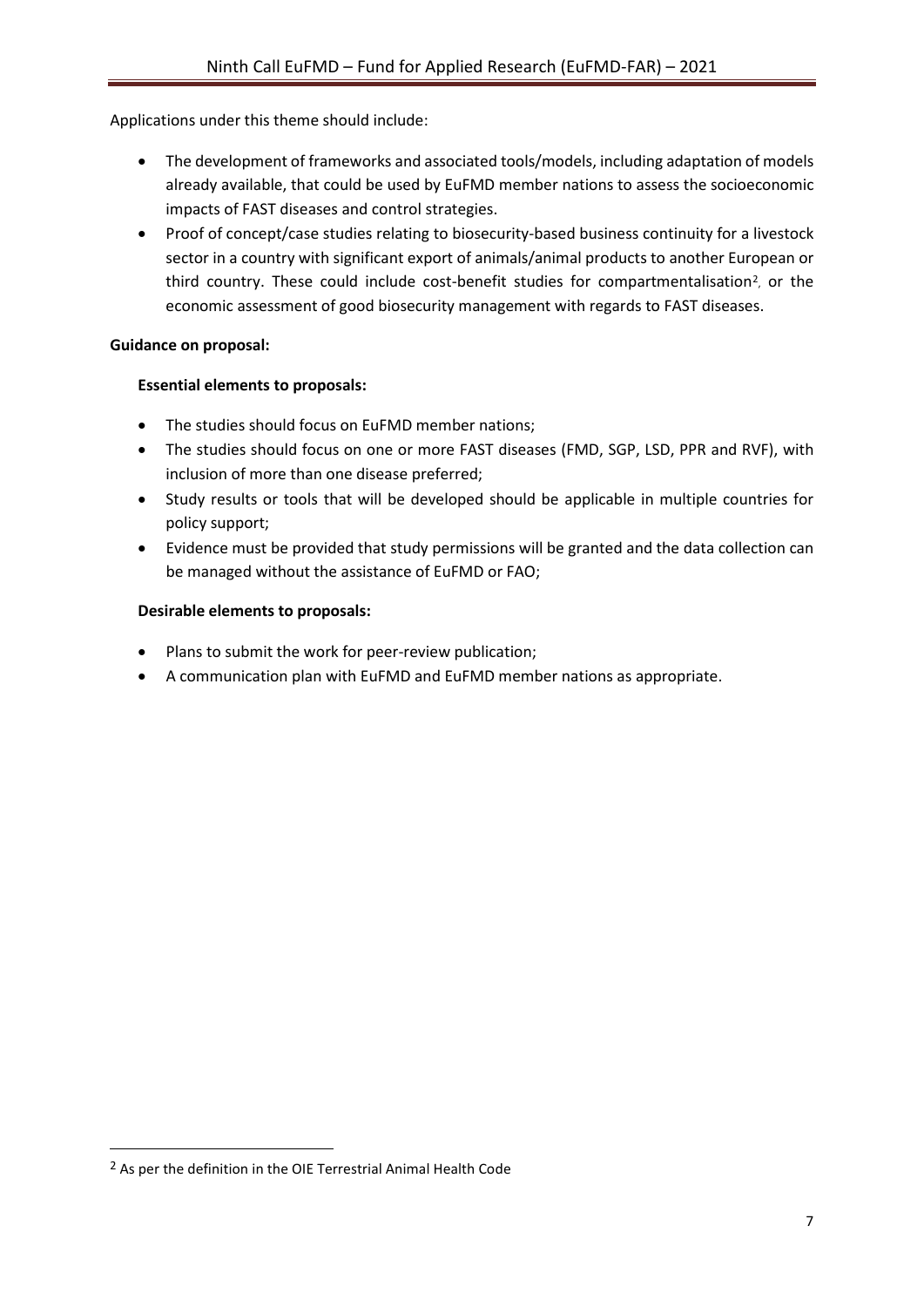## <span id="page-9-0"></span>**Theme 3: Operational optimization of environmental sampling**

**Geographical scope**: European neighbourhood and FMD endemic regions of Africa, Middle East, West Eurasia and Asia.

**FAST disease scope**: Foot-and-Mouth Disease (FMD).

#### **Expected results:**

- Studies to optimize the environmental sampling considering the targeted use, sampling strategy, testing regime and trade-off between value of results and cost
- Guidance on the application of environmental sampling for routine surveillance or early detection of FMD.

**Impact of the results:** the results of this proposal is to generate scientific data to emphasize the benefit of environmental sampling as additional surveillance method for FMD in endemic settings and explore its use for early detection in the EuFMD member nations.

**Context:** Detection of pathogens in the environment rather than in live animals has been used for many years for a variety of viral and bacterial livestock diseases. Environmental contamination by the FMD virus in excretions and secretions from infected individuals promotes transmission, but also presents an opportunity for non-invasive sample collection, enabling cost-effective FMD surveillance beyond regular investigation of observed clinical cases [1]. Previous studies led by The Pirbright Institute have demonstrated that environmental sampling, initially applied in the animal isolation facilities as part of transmission experiments [2,3] and then successfully applied in contaminated household in Nepal [1] and livestock markets in Cameroon [unpublished data] is an innovative and straightforward method able to detect FMDV in the field. Environmental sampling for FMDV RNA detection from air, on fomites or any surfaces contaminated by infected animals may add value to routine virological surveillance in endemic settings, or for surveillance in an event of outbreak, by extending the Veterinary services' toolbox available for surveillance. However, the approach should be further applied in the field to further assess its **practical implementation** in various contexts, and further assess its **sensitivity** for pre-clinical and clinical FMD in endemic settings. Results may also help to improve biosecurity of fomites and premises.

Applications under this theme should include:

- In-silico modelling and /or field studies to optimize the environmental sampling considering the targeted use, sampling strategy, testing regime and trade-off between value of results and cost.

Additional possible outcomes:

- Assess FMDV circulation through environmental sampling in contexts when clinical signs might be missed, such as in vaccinated populations, or when clinical inspections are not effective, such as in small ruminant populations or in wildlife.
- Assess the level of FMDV contamination of fomites or facilities in context of cross-border trade of live animals and animal products, in particular at the interface of FMD-free and endemic settings.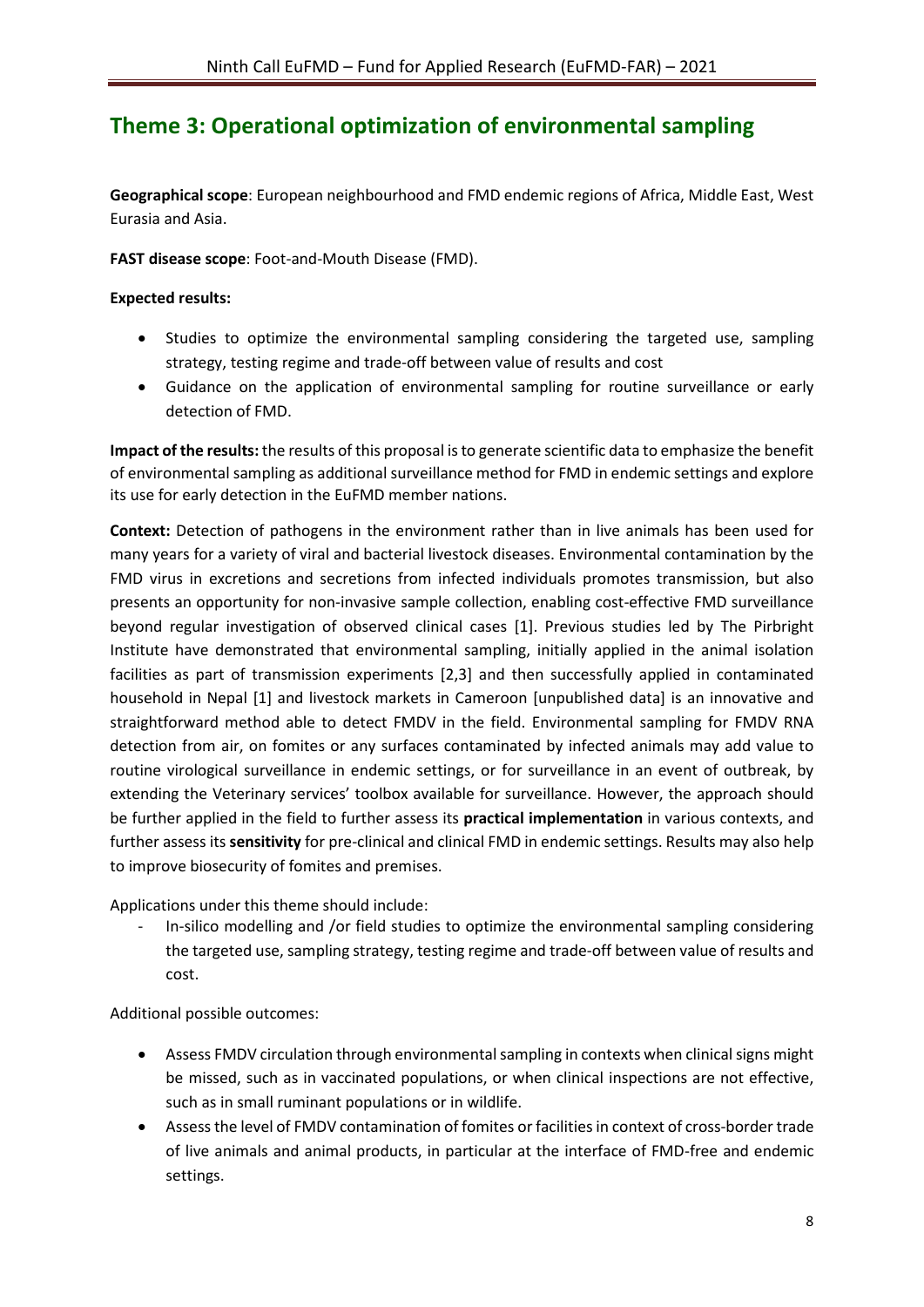- Assess to which extent pooling environmental samples affect the sensitivity of the approach.
- Explore the feasibility and applicability of field testing, using portable PCR unit (tetracore machine) with readymade PCR assays for FMD in settings where sample transportation or access to laboratory facilities are a challenge.
- Explore the potential of environmental sampling for simultaneous surveillance of other FAST diseases.

#### **Guidance on Proposal**

#### **Essential elements to proposals:**

- The studies should take place in field settings in an FMD endemic region;
- Eligible regions include: North and West Africa, the Middle East, the South East European Neighbourhood, Sub-Saharan Africa or South Asia;
- Evidence must be provided that study permissions will be granted and the field work logistics can be managed without the assistance of EuFMD or FAO;
- Inclusion of all laboratory costs;
- Inclusion of a training component on environmental sampling and sample processing.

#### **Desirable elements to proposals:**

- Consideration for the risk-based selection of the study sites;
- A demonstrable history of managing field studies among livestock populations in the target regions;
- Contingency plans in case of no FMD outbreaks occur during the study period;
- Digital data collection (e.g. using mobile phone devices);
- Additional possible outcomes included in the expected results;
- Plans to submit the work for peer-review publication;
- A communication plan with EuFMD and the national government as appropriate.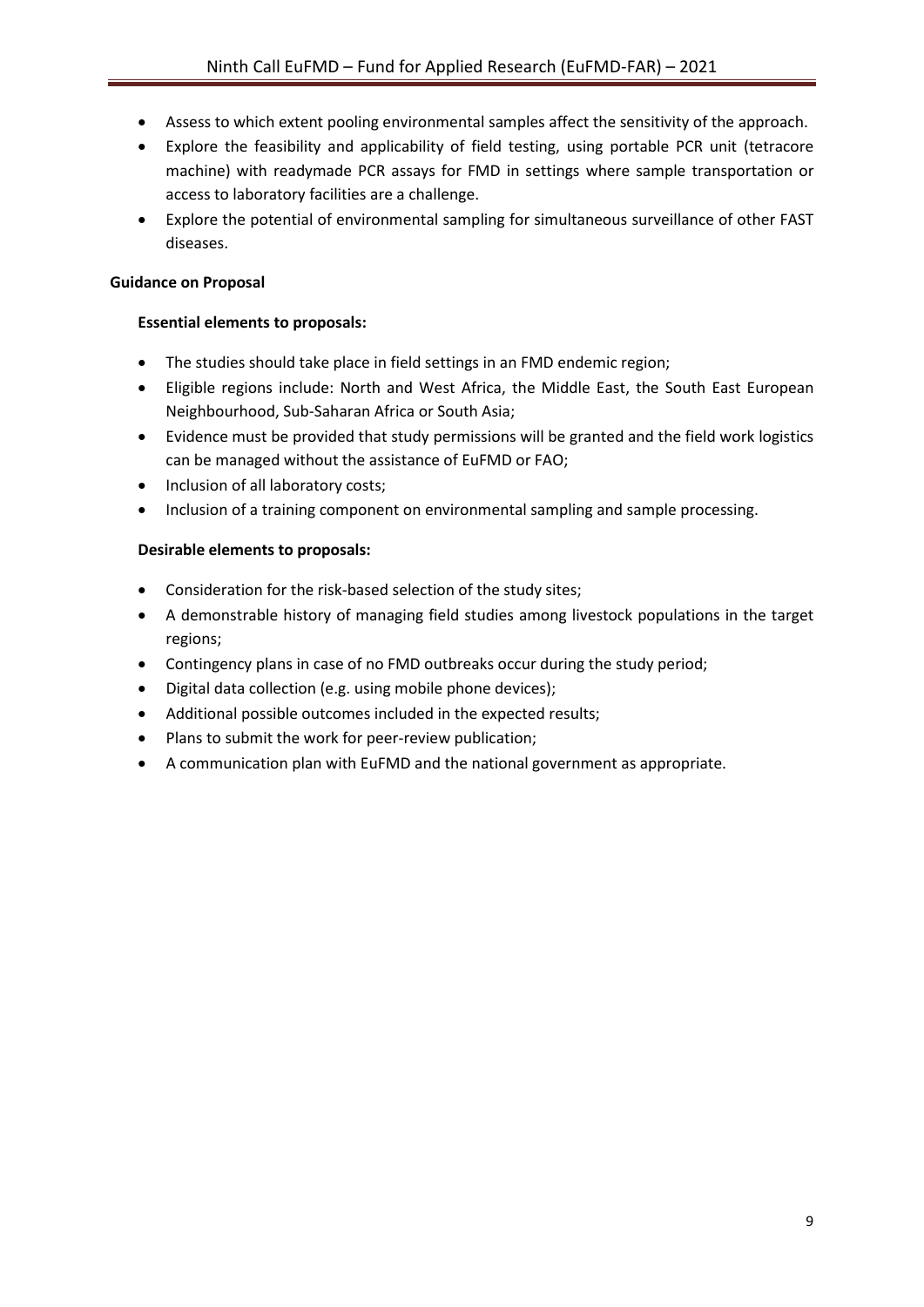#### **References:**

[1] Colenutt C, Brown E, Nelson N, Wadsworth J, Maud J, Adhikari B, Chapagain Kafle S, Upadhyaya M, Kafle Pandey S, Paton DJ, Sumption K, Gubbins S. 2018. Environmental sampling as a low-technology method for surveillance of foot-and-mouth disease virus in an area of endemicity. Appl Environ Microbiol 84: e00686-18. [https://doi.org/10.1128/AEM.00686 -18](https://doi.org/10.1128/AEM.00686%20-18)

[2] Colenutt C, Gonzales JL, Paton DJ, Gloster J, Nelson N, Sanders C. Aerosol transmission of foot-and-mouth disease virus Asia-1 under experimental conditions. Vet Microbiol. 2016 Jun 30;189:39-45. doi: 10.1016/j.vetmic.2016.04.024. Epub 2016 Apr 26. PMID: 27259825.

[3] Nelson N, Paton DJ, Gubbins S, Colenutt C, Brown E, Hodgson S, Gonzales JL. 2017. Predicting the ability of preclinical diagnosis to improve control of farm-to-farm foot-and-mouth disease transmission in cattle. J Clin Microbiol 55:1671–1681. doi:10.1128/JCM.00179-17.

[4] Callahan JD, Brown F, Osorio FA, Sur JH, Kramer E, Long GW, Lubroth J, Ellis SJ, Shoulars KS, Gaffney KL, Rock DL, Nelson WM. 2002. Use of a portable real-time reverse transcriptase-polymerase chain reaction assay for rapid detection of foot-and-mouth disease virus. J Am Vet Med Assoc 220:1636–42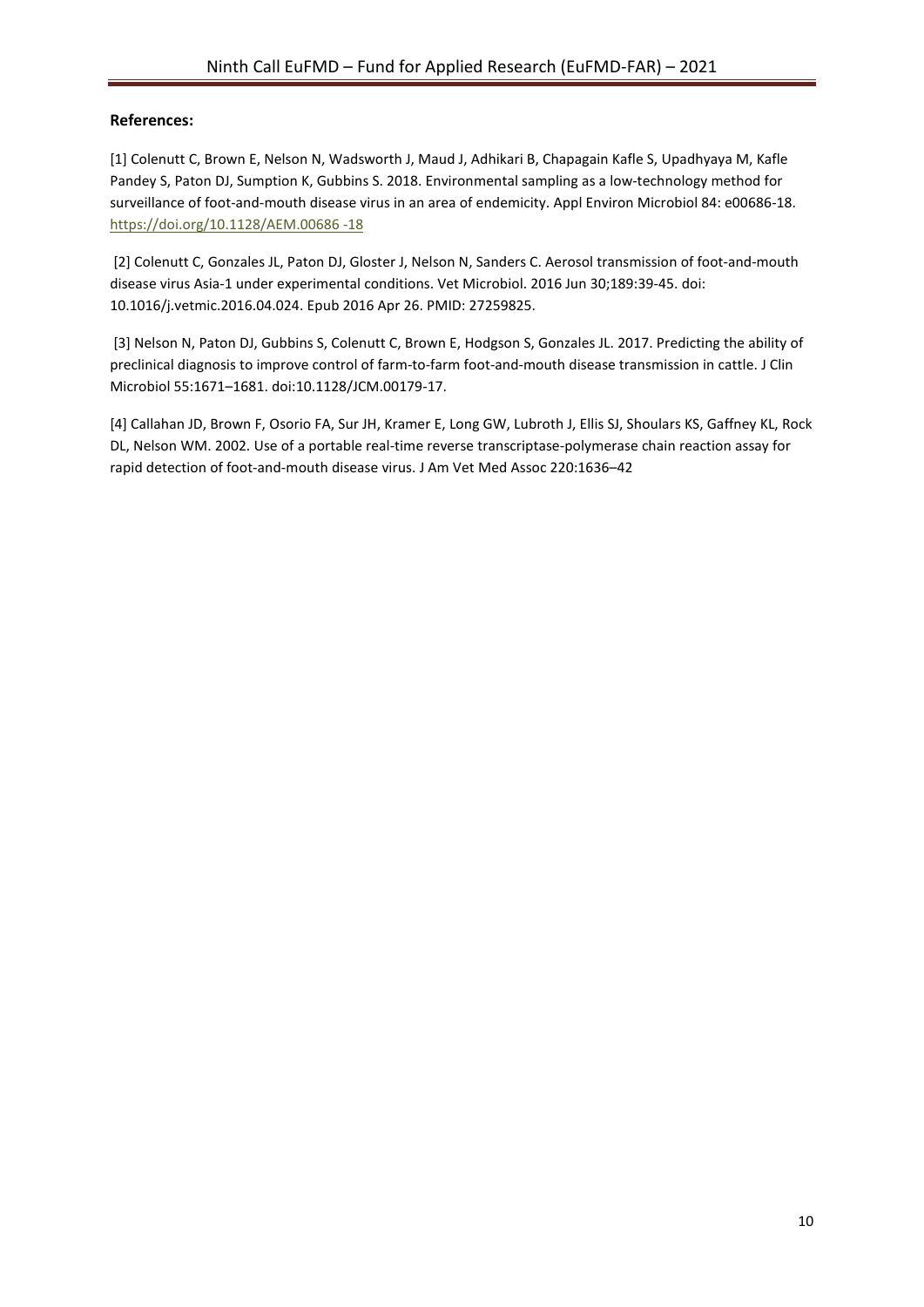## <span id="page-12-0"></span>**Application process**

Proposals should be based on the **application form**, completed in **English** only, and be of a **maximum of 5 pages** including figures and tables (but excluding references and appendices) using Calibri font (size 10) and 2.54cm page margins and submitted by email as PDF or MS Word files.

The application form is given in **Annex 1 (part A. technical)** and is availabl[e online.](https://www.eufmd.info/far)

All queries should be directed to [eufmd@fao.org](mailto:eufmd@fao.org) using the subject line "9<sup>th</sup> FAR call – Theme N°X". All queries should be in **English** and submitted by 23rd April 2021. Responses are not guaranteed to queries submitted after this date.

#### <span id="page-12-1"></span>**Funding available and timeframe**

A funding of circa 120,000€ is available to support up to three proposals at a maximum of 40,000 € per contribution (study). As the overall number of proposals that can be funded is not limited, proposers should consider if the studies can be performed for a fraction of the maximum of 40,000€, to give more chance of success and to enable the reviewers to support a higher number of active research collaborations.

The deadline for submission of proposals is 30<sup>th</sup> April 2021 at 17.00 CET. The field work (if any) should take place over a maximum of ten months with the final report provided one month after the end of the study.

**Notes on the funding:** the funds are expected to be used mainly to provide expertise to undertake the studies. The proportion of expenses related to travel and procurement should not exceed: 20% for travel and 10% for procurement. Any additional expenses needed for implementing the project should be indicated in the application form.

#### **General:**

#### **1. Payments**

Payments are usually made in three tranches, the initial advance being not greater than 30%, and final payment not less than 20%. Normally, payments are made upon acceptance by the Recipient Organization (RO) of a report or deliverable. The interim payment is conditional on interim reports/progress and the necessary milestone indicators will be agreed with the RO. The final payment is conditional upon acceptance by FAO EuFMD of a 'Final Report' consisting of a narrative report and financial report submitted by the RO.

#### **2. Eligibility of costs**

- Currency: the Letter of Agreement (LoA) should be expressed in the currency in which the majority of the LoA expenses are expected to be incurred. **The budget should be submitted in the local currency.**
- Non-eligible costs for financing (EU funded projects):
	- Overhead costs;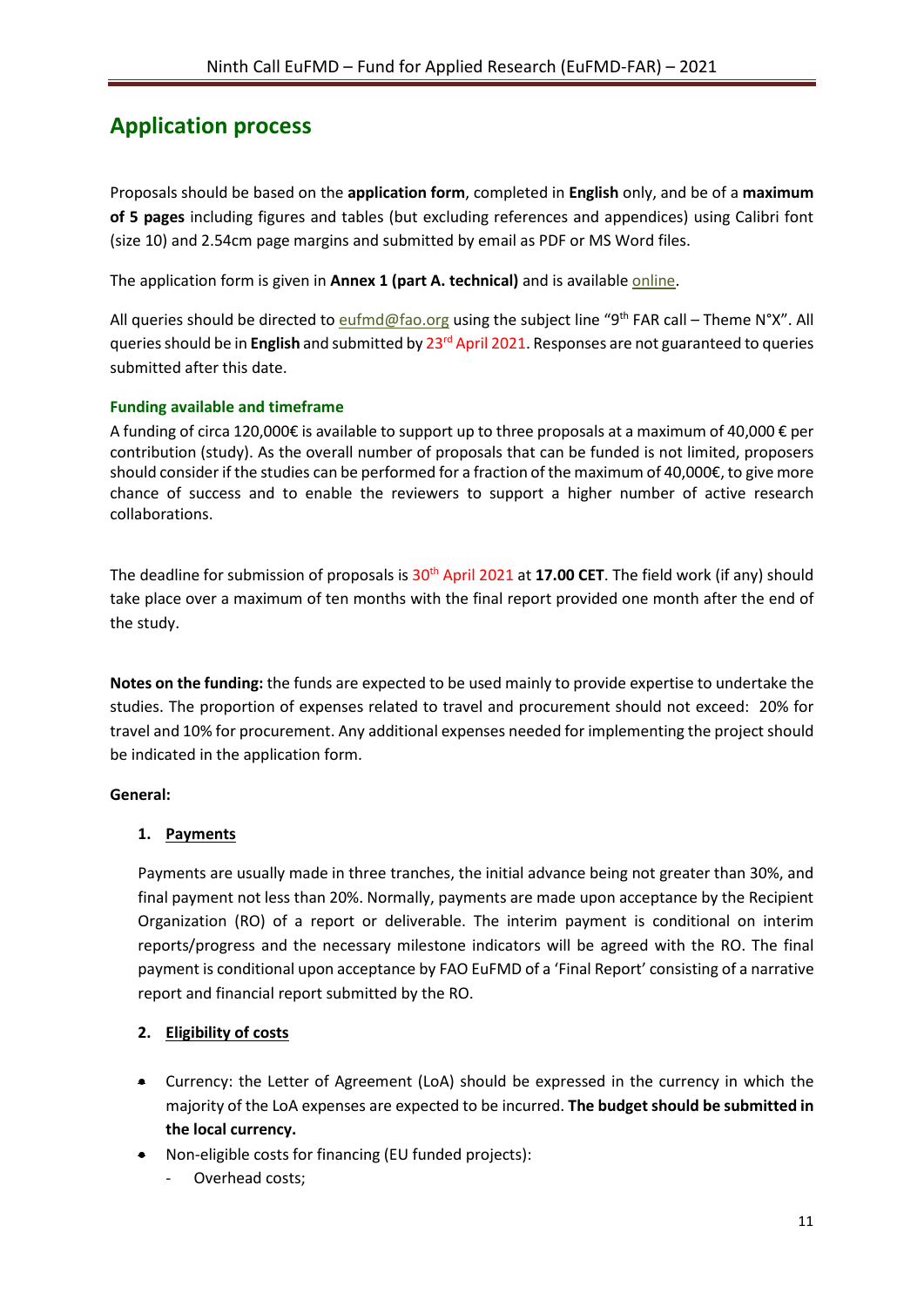- Administrative;
- Any other indirect costs.
- **3. Budget drafting some useful indications** (a template is provided in Annex 1, part A)
- Human Resources Inputs: insert wording **Experts** and avoid wording "Consultant".
- Procurement & Expendable equipment ancillary to services: in some cases, the LoA foresees the handover of inputs by FAO to the Service Provider for its further distribution to beneficiaries. These beneficiaries should be indicated in the "Description of Services". Title to the inputs provided by FAO to the Service Provider shall remain with FAO until such time these are transferred to the beneficiaries. The Service Provider assumes full responsibility for the storage, handling and management of inputs provided by FAO and shall assume liability for any damage and losses after the inputs come under its physical control, custody or possession.
	- Total amount of budget dedicated to purchase of disposable equipment should not be more than 5% of total procurement.
	- Disposable equipment (intended as consumables) should not be charged more than the effective actual cost.
	- In any case, the Service Provider should provide copies of evidence of expenses upon request.
- Travel: specify departure and arrival, number of days for the travel, number of persons travelling and travel cost per person.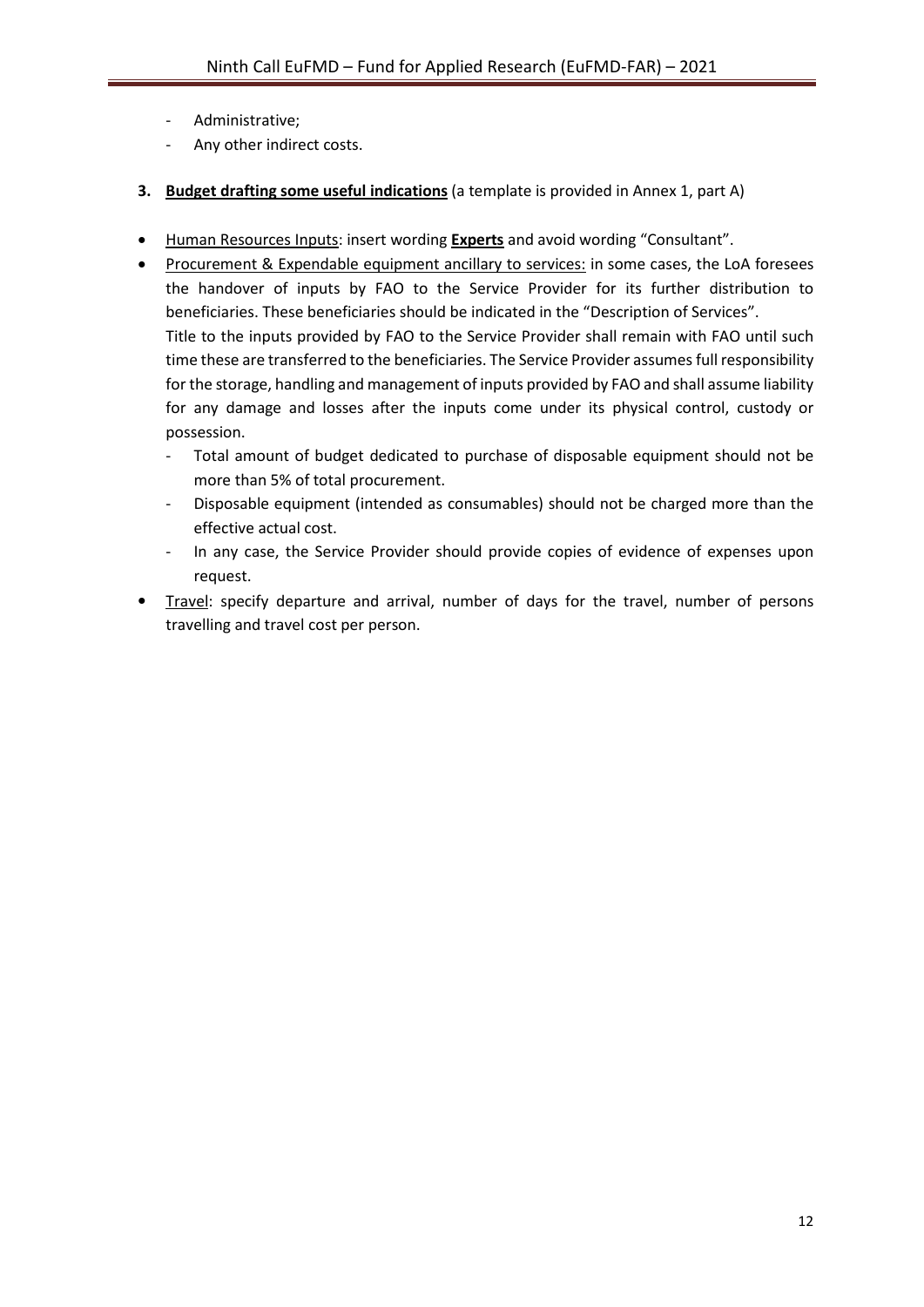#### <span id="page-14-0"></span>**Applicants**

Applications are welcome from any source and are not limited by geographical origin. Awards are normally made to not-for-profit research centres or organizations **with a capacity for signing the contract (Letter of Agreement or LoA)**, with principal investigators capable of delivering quality research and/or other project outputs, and for managing funds and reporting (**Annex 1 – Part B. administrative**).

**Before applying, the applicant should verify with the Institute on behalf of which he is applying, if it is entitled to finalize a LoA**.

For-profit bodies are welcome to apply as part of a consortium but normally the financial award can be made only to the Leader which should be a non-profit organisation. Interested parties can discuss ideas prior to proposal with the EuFMD Secretariat or members of the EuFMD Standing Technical Committee [\(STC\)](http://www.fao.org/eufmd/who-we-are/structure/standing-technical-committee/en/). The applicant should then declare any contact with the EuFMD Secretariat or STC on the form.

#### **In case of sub-contracting or partnership where the RO wishes to work with additional parties:**

The LoA is strictly bilateral and must be only between one unique partner and FAO EuFMD.

Subcontracting a third party may be allowed under the LoA, when services provided by the subcontractor are ancillary to the performance/provision of the main service provided by the RO and when subcontracting is necessary to achieve the outputs of the LoA.

The LoA establishes rights and obligations for the two Parties signing the agreement. In case of subcontracting, the RO remains the only signatory of the LoA and fully responsible for delivery of all the services and of the performance of the subcontractor and is required to subcontract in a transparent manner consistent with generally-accepted principles governing public procurement and pass on to the subcontractor the obligation to maintain records available for inspection.

Where the RO works with partners, the Agreement must state:

*"The direct partner assumes the risk of non-performance of other partners (names to be specified) and any other subcontractor for all the services that will be provided within the framework of the current LoA"***.**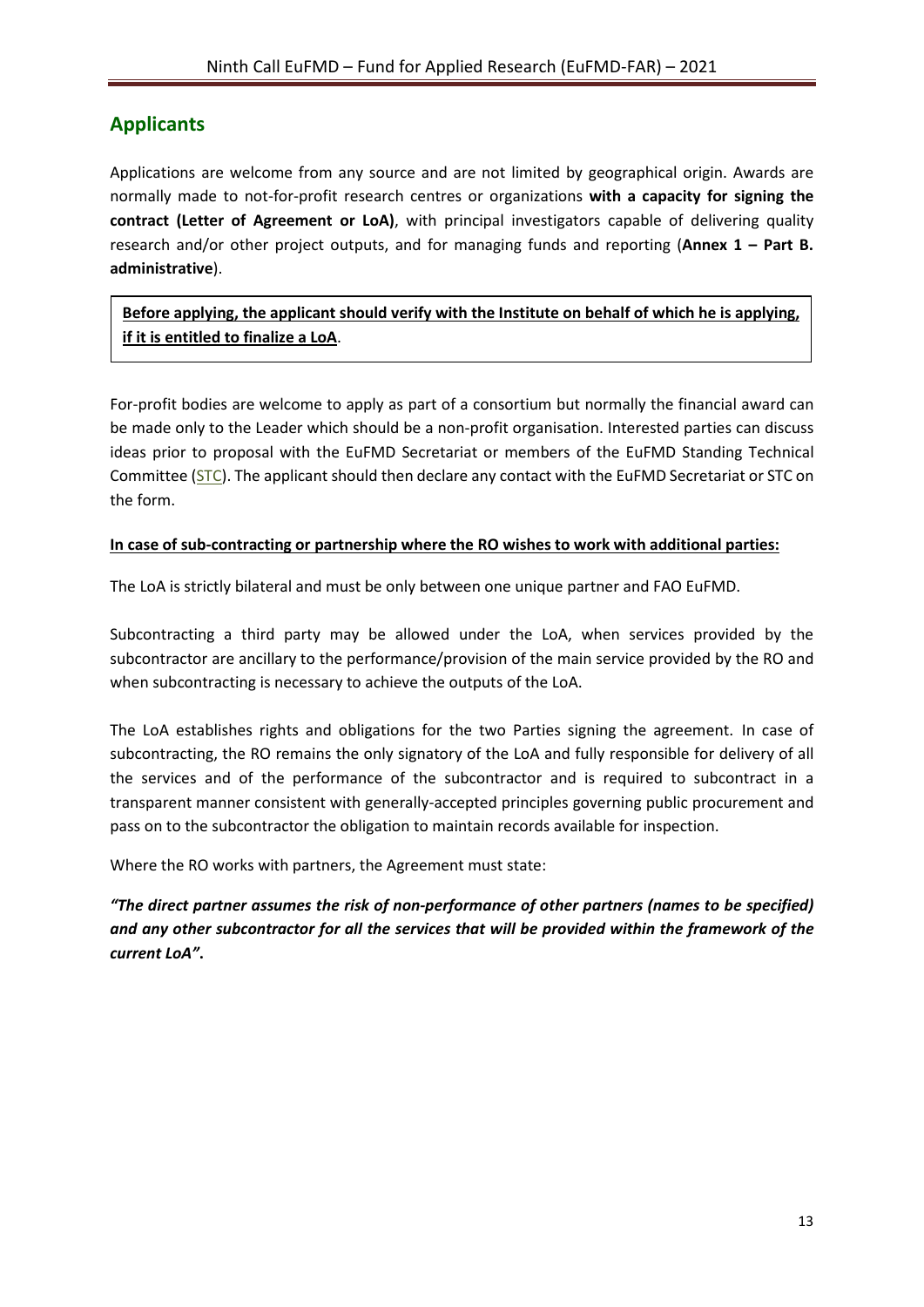#### <span id="page-15-0"></span>**Review process**

**1st Review by Referee Panel**

Applications will be assessed in two stages, first by external referees ("Referee Panel") then by the EuFMD STC (acting as the Grant Review Board [GRB]), a multidisciplinary panel of experts who are familiar with the priorities and scope of the fund and the context of the institutions which are expected to utilise the knowledge, tools and outputs.

#### **Two-Tiered Peer Review Process**

- TWO external referees are chosen for their expertise in specific technical areas and geographical regions; at least one of these is from the EuFMD Special Committee for Surveillance and Applied Research [\(SCSAR\)](http://www.fao.org/eufmd/who-we-are/structure/special-committee-research-and-programme-development/en/).
- Initial review of technical merit and feasibility of the proposal.
- Review of the evidence of the applicant's, past and future, capacity and presence in the selected country.
- Score and give comments on each grant application.

#### **2nd Review by [Grant Review Board](http://www.fhb.gov.hk/grants/english/funds/funds_hmrf/funds_hmrf_forms/files/grb_members.pdf)**

- Assess quality of Referee Panel's comments.
- Final review of technical merit and feasibility and evidence of the applicant capacity and presence in the selected country.
- Evaluate relevance to scope of fund and thematic priorities, applicability to local context, applicant's track record, administering institution's research capability, "value for money" of proposals.
- Make recommendations on funding to the EuFMD Executive Committee.

#### **Assessment Criteria**: these are provided in **Annex 2** and online.

**Composition of the Referee Panel:** the Referee Panel includes the 18 members of the Special Committee for Surveillance and Applied Research [\(SCSAR\)](http://www.fao.org/eufmd/who-we-are/structure/special-committee-research-and-programme-development/en/) of the EuFMD. The Referees for each proposal will be selected by the Chair of the [STC,](http://www.fao.org/eufmd/who-we-are/structure/standing-technical-committee/en/) or in the case of a conflict of interest, his/her Deputy. One referee must always be from the SCSAR but according to need, the Chairperson may also invite an external referee to undertake the review if the expertise is not present within the SCSAR. Reviewers complete a conflict of interest statement before reviewing proposals.

**Composition of the Grant Review Board (GRB):** the GRB is composed of the Members of the STC and the Executive Secretary of the EuFMD Commission. DG-SANTE have the right to be represented in the GRB. Representatives of the GRB complete a conflict of interest statement before review, and if doubt exists, do not take part in the review of the applications in which a conflict of interest may exist. The Chairperson should ensure a minimum of at least three persons participate in any decisions, co-opting a member of the Executive Committee (EC) if required. *Minutes of these meetings will be reported to the EuFMD Executive Committee.*

**Award of Grants and dispersion of funds:** the EuFMD Secretariat will provide the EC with the recommendations for funding. Decisions will be normally taken by the Executive Secretary or the Chairperson of the Executive Secretary together with the EC at the regular Executive Committee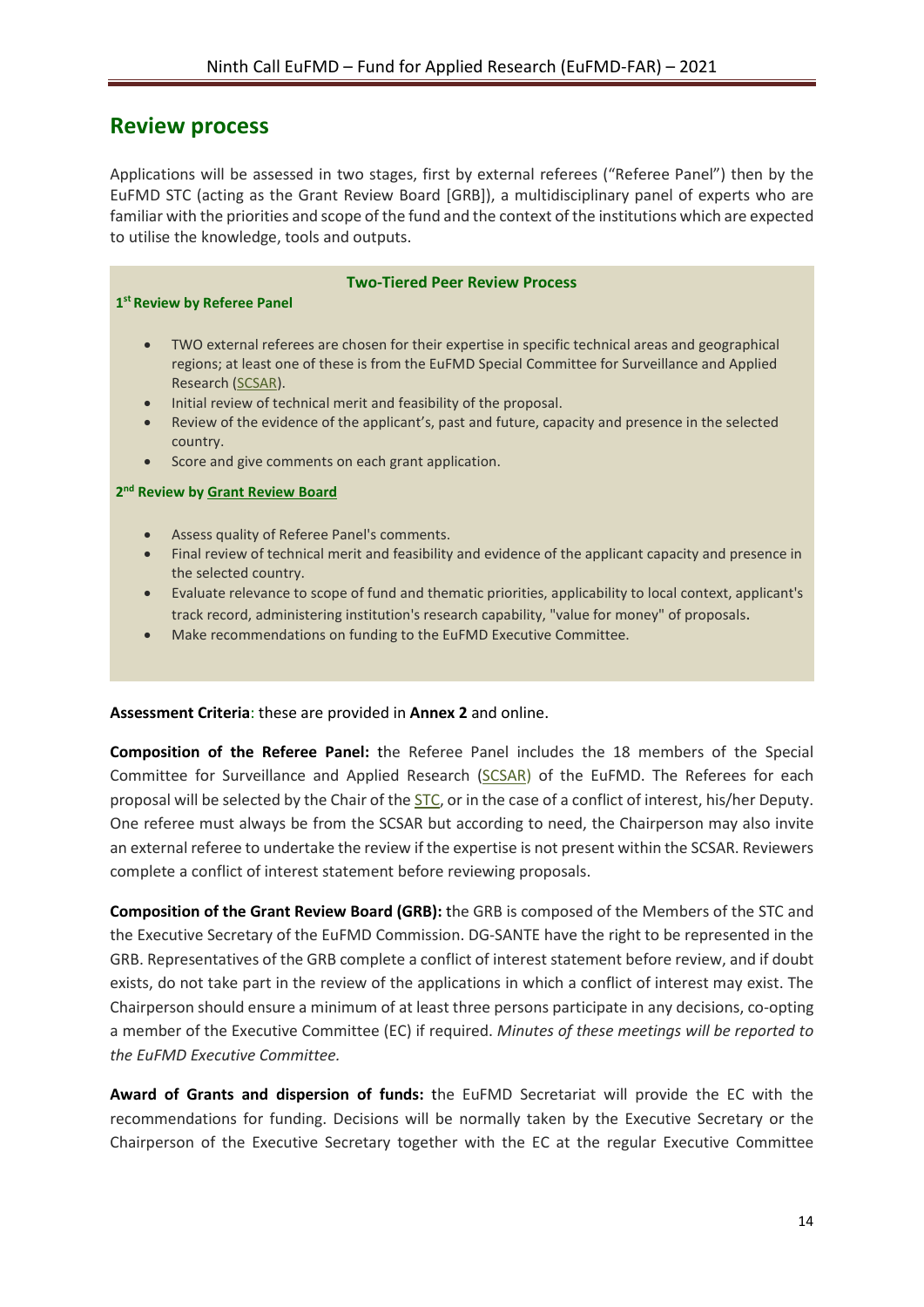Sessions taking place at six monthly intervals. If urgent, decisions will be taken by the Chairman and the representative of the EC as soon as the GRB have made their recommendations.

**Funding will be dispersed by the FAO EuFMD through Letters of Agreement (LoA) which are contracts between the FAO and not-for-profit institutions.** In exceptional circumstances, the funds may also be dispersed through direct implementation mechanisms by the Secretariat where LoAs cannot be used. The application form should provide most of the details needed to enable the LoA to be finalised quickly after decision is taken, and initial funding dispersed. Limited changes to the proposal may be agreed when the LoA is negotiated and any major changes would require a review by the Chairman of the STC.

**The reporting schedule** will be set at the time of the LoAs being agreed and normally the contractees must provide reports that coincide with the timing of the six-monthly STC meetings and provide an oral report to the biennial Open Session of the STC.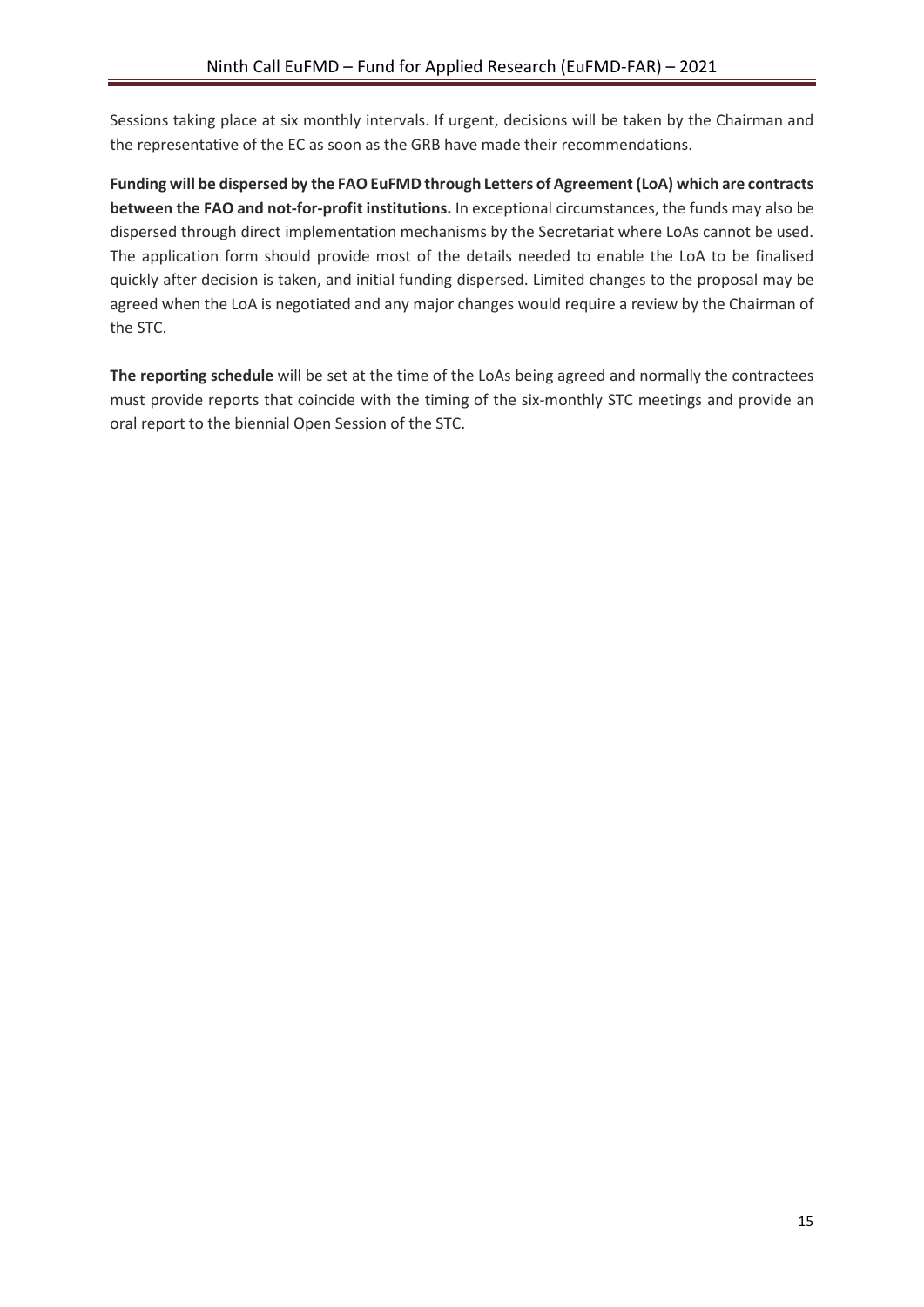## <span id="page-17-0"></span>**Annex 1: Application form**

*The text in green has been included to help you to complete the template. Please delete it before finalizing your application.*

## **Application for funding from EuFMD-FAR**

#### **PART A: TECHNICAL and PART B: ADMINSTRATIVE**

## **PART A: TECHNICAL**

- 1. Title of the study (and acronym, if long):
- 2. Applicant name and institution: *Provide also address, e-mail and phone contact details*

Lead Investigator (if different):

Is this application made on behalf of several parties (collaborators whose inputs will be vital to success)? *YES/NO. If YES, give details*

- *a. Add*
- *b. Add #2 etc.*
- 3. Has this proposal been discussed with members of the EuFMD Standing Technical Committee (STC) or Secretariat before application?

*YES/NO.* 

*If yes, indicate who and in what time period. Prior discussion can often be helpful to applications, but for transparency the extent of involvement of STC in steering proposals should be known by the Review Board.* 

- 4. Description of the capacity of the applicant(s) to undertake the work proposed *This can use links to documents/website, but should cover why the applicants consider they have the operational and financial management capacity to undertake the work and manage the studies within the expected timeframe.*
- 5. Purpose

*Objective: […] Outputs/Outcomes: list the outputs or outcomes expected. Activities: list key activities to be undertaken to achieve the outputs/outcomes. Keep description brief.*

6. Technical background

*Describe in general terms, the objective(s) of the Agreement, any additional objective(s) if relevant, and how the outputs and/or outcomes to be produced, achieved and/or delivered by the Service Provider will further the objective(s).*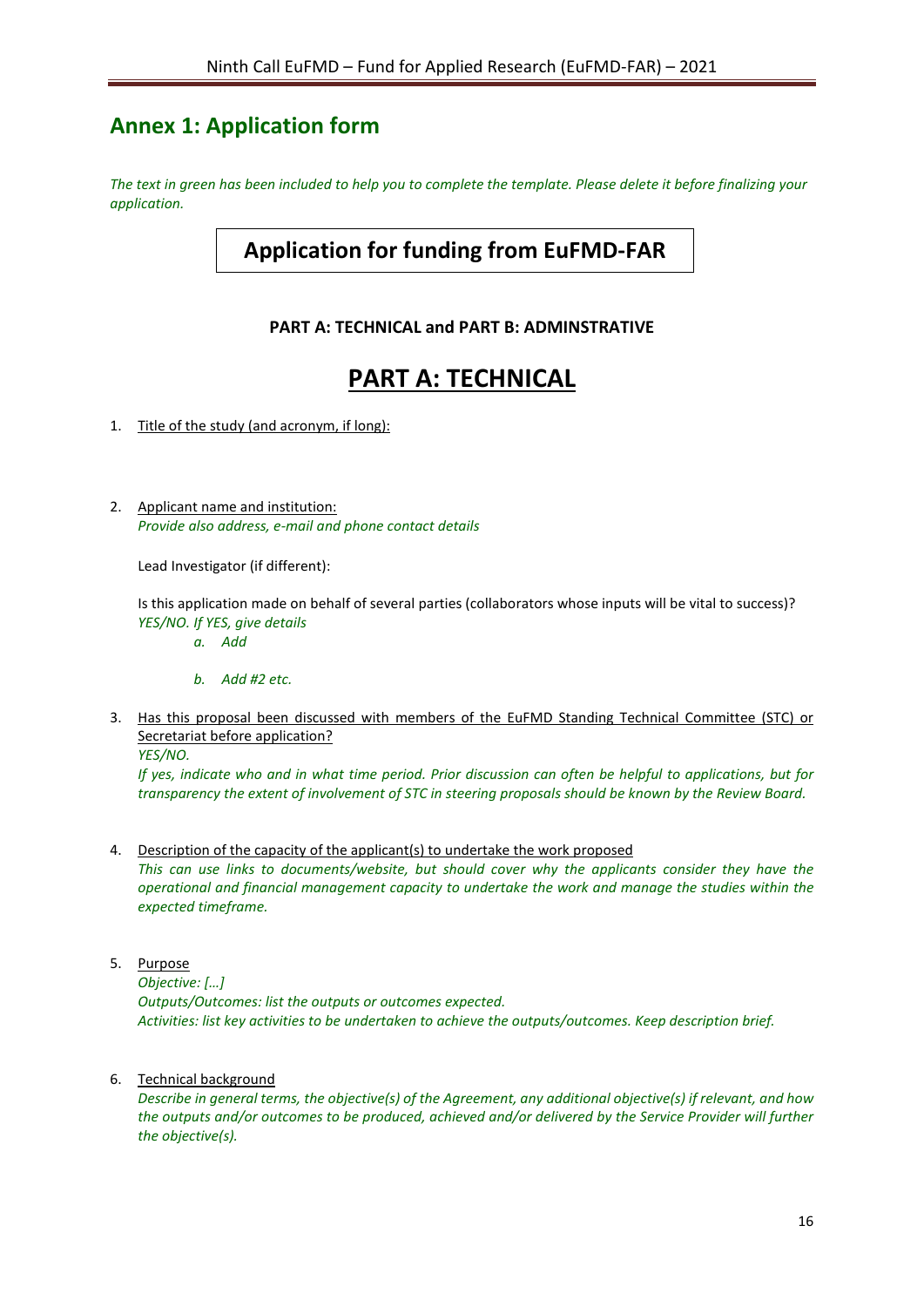#### 7. Definition of Outputs and/or Outcomes

*Specify and describe in detail the final output(s) and/or outcome(s) as applicable, and indicate how progress and achievement will be measured and verified (i.e. specify performance indicators and means of verification). It is essential to provide a detailed and precise definition of the final output(s) and/or product(s) e.g. survey, map, research report(s), data, workshop report(s), etc.*

*These will be used by FAO to verify progress, for payment purposes, as for example a narrative report is used to justify interim payments.* 

#### *Example:*

- *Provide an interim report on project activities upon completion of the field survey;*
- *A final report detailing the activities conducted under the agreement, which will be presented to the EuFMD STC and may be published on the EuFMD website.*

#### 8. Description of Services

*Provide detailed description of services to be rendered and activities to be performed by the Service Provider for the achievement of output(s) and/or outcomes(s) specified in para 7, including as appropriate the expertise required, methodology to be used, technical and operational standards and/or deadlines to be met, etc. (e.g. modalities of survey (define area/data, needed/means to be employed, etc.), organization of training course (define target group/curriculum, outline/training, materials/course duration, etc.), development of product (specification/facilities used, etc.).*

*The detail to be provided must be sufficient to allow assessment of:* 

- *The appropriateness of the method used;*
- *The feasibility and sustainability of the system proposed;*
- *The data that will be generated for analysis;*
- *The efficiency of the design and use of inputs.*

#### 9. Workplan and Timeframe (duration)

*Provide work plan and set appropriate timeframe (i.e. the period of time from inception to completion of all activities within which the services are to be delivered) including, as relevant, milestones to signal the completion of key deliverables. Indicate any factors influencing timeframe (e.g. seasonal considerations, imposed deadlines) and any possible action to be taken by the Service Provider in the event of delays (e.g. formal written notification documenting reason(s) for delay(s), request for and justification to extend LoA duration, etc.)*

#### *Example:*

| <b>Milestone</b> | <b>Details (example)</b>          | Due date                               |
|------------------|-----------------------------------|----------------------------------------|
|                  | Field survey and Interim report   | +6 weeks after 1 <sup>st</sup> payment |
|                  | Data analysis and Final reporting | +10 weeks                              |

#### 10. Inputs required to implement the project

**A. Inputs to be provided free of charge by Recipient Organization** (to be completed only if significant to the execution of the Agreement)

*List and describe in detail all inputs (including quantities, if applicable) to be provided by the Service Provider in addition to those included in the budget without, however, costing such inputs. These inputs might include the following:*

- *a) Use of premises and facilities/installations;*
- *b) Provision of expertise and support personnel;*
- *c) Use of equipment and provision of materials/supplies.*

*Timing of Inputs: Establish timing of such inputs (if appropriate).*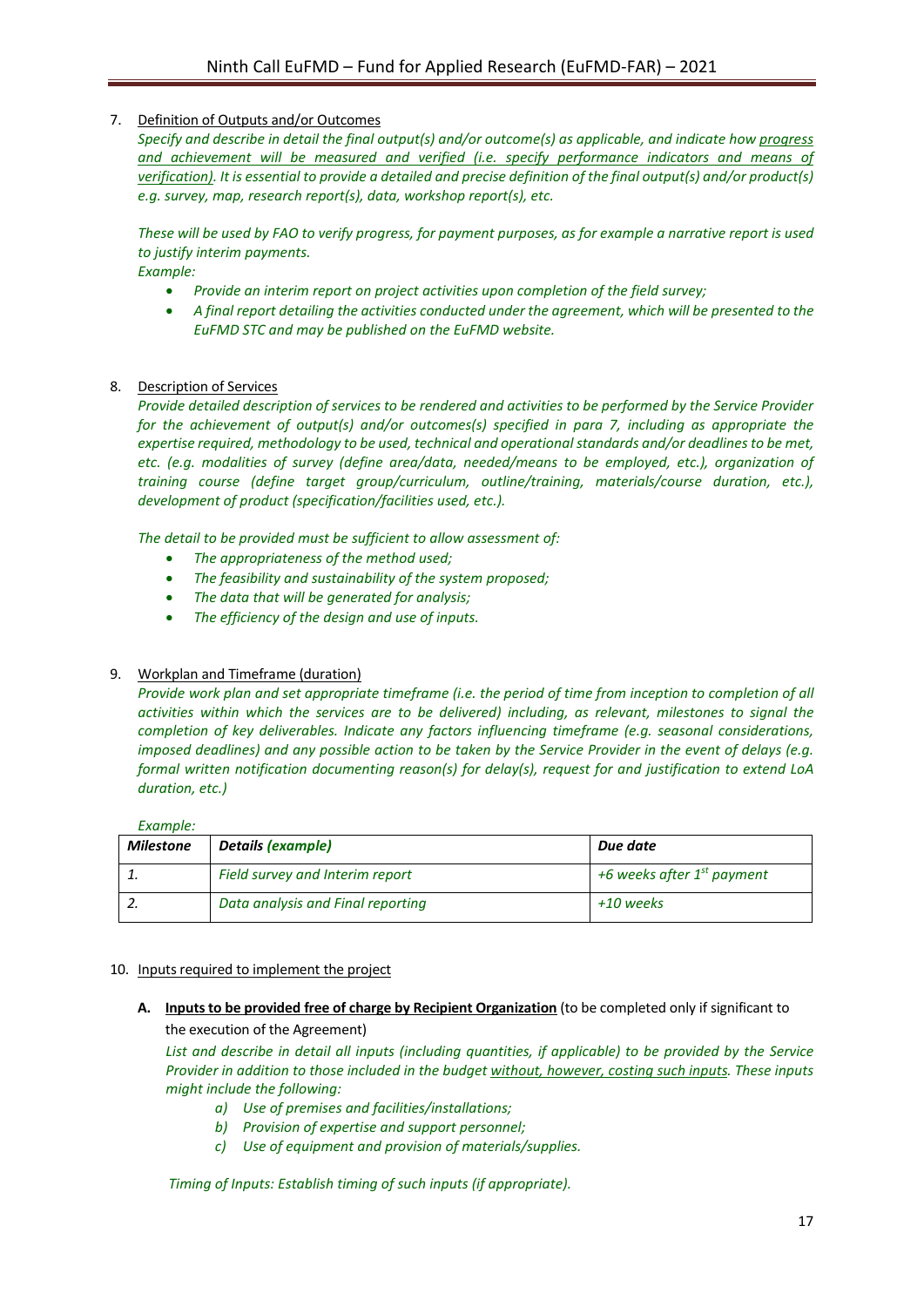#### **B. Inputs to be provided in kind (not monetary contributions) by FAO EuFMD**

*List and describe in detail all inputs (including quantities, if applicable) to be provided by FAO without, however, costing such inputs. These inputs might include the following:*

- *a) FAO personnel expected to cooperate;*
- *b) Requests to assist the proposers with liaison with national authorities in countries where studies are proposed.*

*Timing of Inputs: Establish timing of such inputs (if appropriate).*

#### **C. Monetary inputs from FAO EuFMD (Budget requested)**

*Provide detailed budget, specifying items, unit costs and quantities, and showing the total amount which FAO EuFMD agrees to finance (strictly on an actual cost basis).*

*Such items may include:*

- *a) Service Provider's regular personnel used for agreed activity/service;*
- *b) Hiring by Service Provider of temporary staff or services;*
- *c) Transport (tickets, fuel for vehicles);*
- *d) Daily subsistence allowances;*
- *e) Rental of existing Service Provider facilities/equipment;*
- *f) Hire of locally available (non-Service Provider) facilities/equipment;*
- *g) Purchase of essential supplies and materials.*

*Please note FAO cannot accept charging of overheads in EU funded projects.*

*For each of the budget categories, please insert the item description, the unit of measurement, the quantity and the unit cost. Please use the appropriate units of measurement for estimating the resource requirements. Some examples of units of measurement units are available in the table below.*

*Note a detailed description of costs as estimated by Service Provider can be given in an Annex.*

| <b>RESOURCES-BASED LOA BUDGET TEMPLATE</b> |                                                                                                  |                                    |                        |                  |                   |
|--------------------------------------------|--------------------------------------------------------------------------------------------------|------------------------------------|------------------------|------------------|-------------------|
| Cat.<br>No.                                | <b>Items Description</b>                                                                         | Unit of<br>measurement             | Q.ty (no. of<br>units) | <b>Unit Cost</b> | <b>Total Cost</b> |
|                                            |                                                                                                  |                                    |                        | Currency         | Currency          |
| 1                                          | HUMAN RESOURCE INPUTS (Staff time and experts)<br>Use wording <b>EXPERT</b> and never consultant |                                    |                        |                  |                   |
| 1.1                                        | Senior technical expert(s)                                                                       | Person-days<br>or<br>Person-months | Nb. days /<br>months   |                  |                   |
| 1.2                                        | Junior technical expert(s)                                                                       |                                    |                        |                  |                   |
| 1.3                                        | Other (please specify)                                                                           |                                    |                        |                  |                   |
|                                            |                                                                                                  |                                    |                        |                  |                   |
| <b>Total HR inputs</b>                     |                                                                                                  |                                    |                        |                  |                   |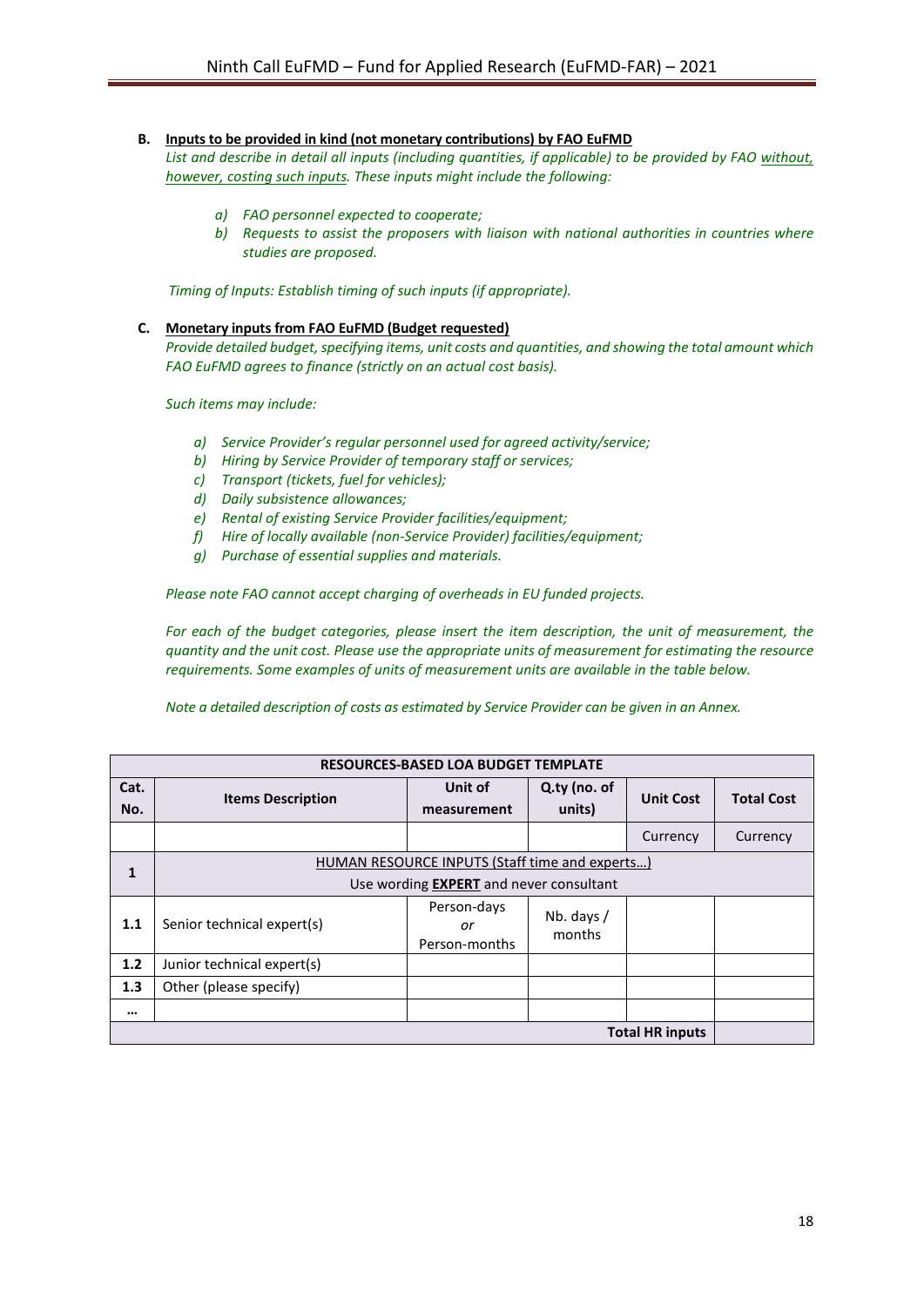| $\overline{2}$ | PROCUREMENT & EXPENDABLE EQUIPMENT ANCILLARY TO SERVICES<br>(including non-disposable and disposable equipment/material)<br>Non-disposable equipment: beneficiaries receiving benefit at end of the project should be<br>precisely indicated in the Description of services.<br>Total amount of budget dedicated to purchase of disposable equipment should not be more than<br>5% of total procurement.<br>$\downarrow$ Disposable equipment (intended as consumables) should not be charged more than effective<br>cost. The Service Provider should provide copies of evidence of expenses upon request. |                                                                                                                                  |                                                          |                                                    |  |
|----------------|-------------------------------------------------------------------------------------------------------------------------------------------------------------------------------------------------------------------------------------------------------------------------------------------------------------------------------------------------------------------------------------------------------------------------------------------------------------------------------------------------------------------------------------------------------------------------------------------------------------|----------------------------------------------------------------------------------------------------------------------------------|----------------------------------------------------------|----------------------------------------------------|--|
| 2.1            | Consumables                                                                                                                                                                                                                                                                                                                                                                                                                                                                                                                                                                                                 | Unit/pieces/kits                                                                                                                 | Nb.                                                      |                                                    |  |
| 2.2            | Shipping costs                                                                                                                                                                                                                                                                                                                                                                                                                                                                                                                                                                                              |                                                                                                                                  |                                                          |                                                    |  |
|                |                                                                                                                                                                                                                                                                                                                                                                                                                                                                                                                                                                                                             |                                                                                                                                  |                                                          |                                                    |  |
|                | <b>Total Procurement</b>                                                                                                                                                                                                                                                                                                                                                                                                                                                                                                                                                                                    |                                                                                                                                  |                                                          |                                                    |  |
| 3              |                                                                                                                                                                                                                                                                                                                                                                                                                                                                                                                                                                                                             | <b>TRAVEL (Flights, inland travel)</b>                                                                                           |                                                          |                                                    |  |
| 3.1            | Please specify departure and arrival<br>sites (From/To) and number of days<br>for the travel.                                                                                                                                                                                                                                                                                                                                                                                                                                                                                                               | National /<br>Regional /<br>Intercontinental<br>flight<br>or<br>Km of road<br>travelled<br>or<br>Lumpsum mixed<br>transportation | Please<br>specify<br>number of<br>persons<br>travelling. | Please<br>specify<br>travel cost<br>per<br>person. |  |
| 3.2            |                                                                                                                                                                                                                                                                                                                                                                                                                                                                                                                                                                                                             |                                                                                                                                  |                                                          |                                                    |  |
|                |                                                                                                                                                                                                                                                                                                                                                                                                                                                                                                                                                                                                             |                                                                                                                                  |                                                          |                                                    |  |
|                |                                                                                                                                                                                                                                                                                                                                                                                                                                                                                                                                                                                                             |                                                                                                                                  |                                                          | <b>Total Travel</b>                                |  |
| 4              |                                                                                                                                                                                                                                                                                                                                                                                                                                                                                                                                                                                                             | <b>ACCOMMODATION (board and lodging costs )</b>                                                                                  |                                                          |                                                    |  |
| 4.1            |                                                                                                                                                                                                                                                                                                                                                                                                                                                                                                                                                                                                             | Person days                                                                                                                      |                                                          |                                                    |  |
|                |                                                                                                                                                                                                                                                                                                                                                                                                                                                                                                                                                                                                             |                                                                                                                                  |                                                          |                                                    |  |
|                |                                                                                                                                                                                                                                                                                                                                                                                                                                                                                                                                                                                                             |                                                                                                                                  |                                                          |                                                    |  |
|                |                                                                                                                                                                                                                                                                                                                                                                                                                                                                                                                                                                                                             |                                                                                                                                  |                                                          |                                                    |  |
|                |                                                                                                                                                                                                                                                                                                                                                                                                                                                                                                                                                                                                             |                                                                                                                                  |                                                          | <b>Total Accommodation</b>                         |  |
| 5              |                                                                                                                                                                                                                                                                                                                                                                                                                                                                                                                                                                                                             | <b>GENERAL OPERATING AND MAINTENANCE EXPENSES (GOE)</b>                                                                          |                                                          |                                                    |  |
| 5.1            |                                                                                                                                                                                                                                                                                                                                                                                                                                                                                                                                                                                                             |                                                                                                                                  |                                                          |                                                    |  |
| $\cdots$       |                                                                                                                                                                                                                                                                                                                                                                                                                                                                                                                                                                                                             |                                                                                                                                  |                                                          |                                                    |  |
|                |                                                                                                                                                                                                                                                                                                                                                                                                                                                                                                                                                                                                             |                                                                                                                                  |                                                          | <b>Total GOE</b>                                   |  |
| 6              |                                                                                                                                                                                                                                                                                                                                                                                                                                                                                                                                                                                                             |                                                                                                                                  |                                                          |                                                    |  |
| 6.1            |                                                                                                                                                                                                                                                                                                                                                                                                                                                                                                                                                                                                             |                                                                                                                                  |                                                          |                                                    |  |
|                |                                                                                                                                                                                                                                                                                                                                                                                                                                                                                                                                                                                                             |                                                                                                                                  |                                                          |                                                    |  |
|                |                                                                                                                                                                                                                                                                                                                                                                                                                                                                                                                                                                                                             |                                                                                                                                  |                                                          | Total                                              |  |
| $\overline{7}$ |                                                                                                                                                                                                                                                                                                                                                                                                                                                                                                                                                                                                             |                                                                                                                                  |                                                          |                                                    |  |
| 7.1            |                                                                                                                                                                                                                                                                                                                                                                                                                                                                                                                                                                                                             |                                                                                                                                  |                                                          |                                                    |  |
|                |                                                                                                                                                                                                                                                                                                                                                                                                                                                                                                                                                                                                             |                                                                                                                                  |                                                          |                                                    |  |
|                |                                                                                                                                                                                                                                                                                                                                                                                                                                                                                                                                                                                                             |                                                                                                                                  |                                                          | Total                                              |  |
|                | <b>GRAND TOTAL</b>                                                                                                                                                                                                                                                                                                                                                                                                                                                                                                                                                                                          |                                                                                                                                  |                                                          |                                                    |  |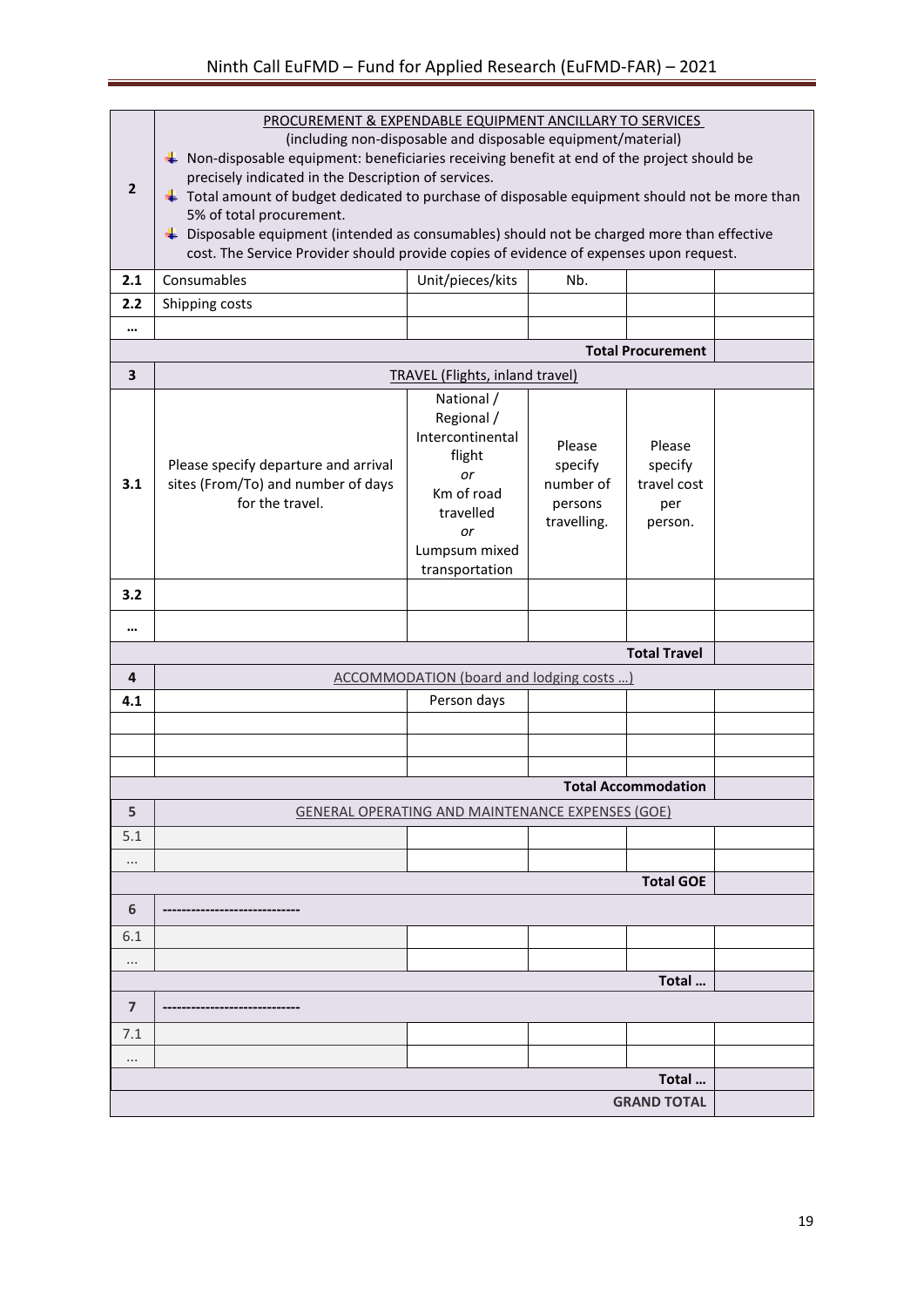| EXAMPLE OF UNITS OF MEASUREMENT |
|---------------------------------|
| General                         |
| each                            |
| lumpsum                         |
| sets\kits                       |
| sessions                        |
| meetings                        |
|                                 |
| <b>Time</b>                     |
| person-months                   |
| person-year                     |
| hours                           |
| days                            |
| months                          |
| vears                           |

#### **D. Bottlenecks/risks**

*Indicate any assumptions that must hold if the activity is to reach expected output. Indicate risks that could have a significant impact upon progress (and which might justify later requests for extension or change in plan, for example).*

#### **E. Any other relevant information**

*Including copies of research cited that is vital to the understanding or evaluation of the proposal can assist and not freely available online.*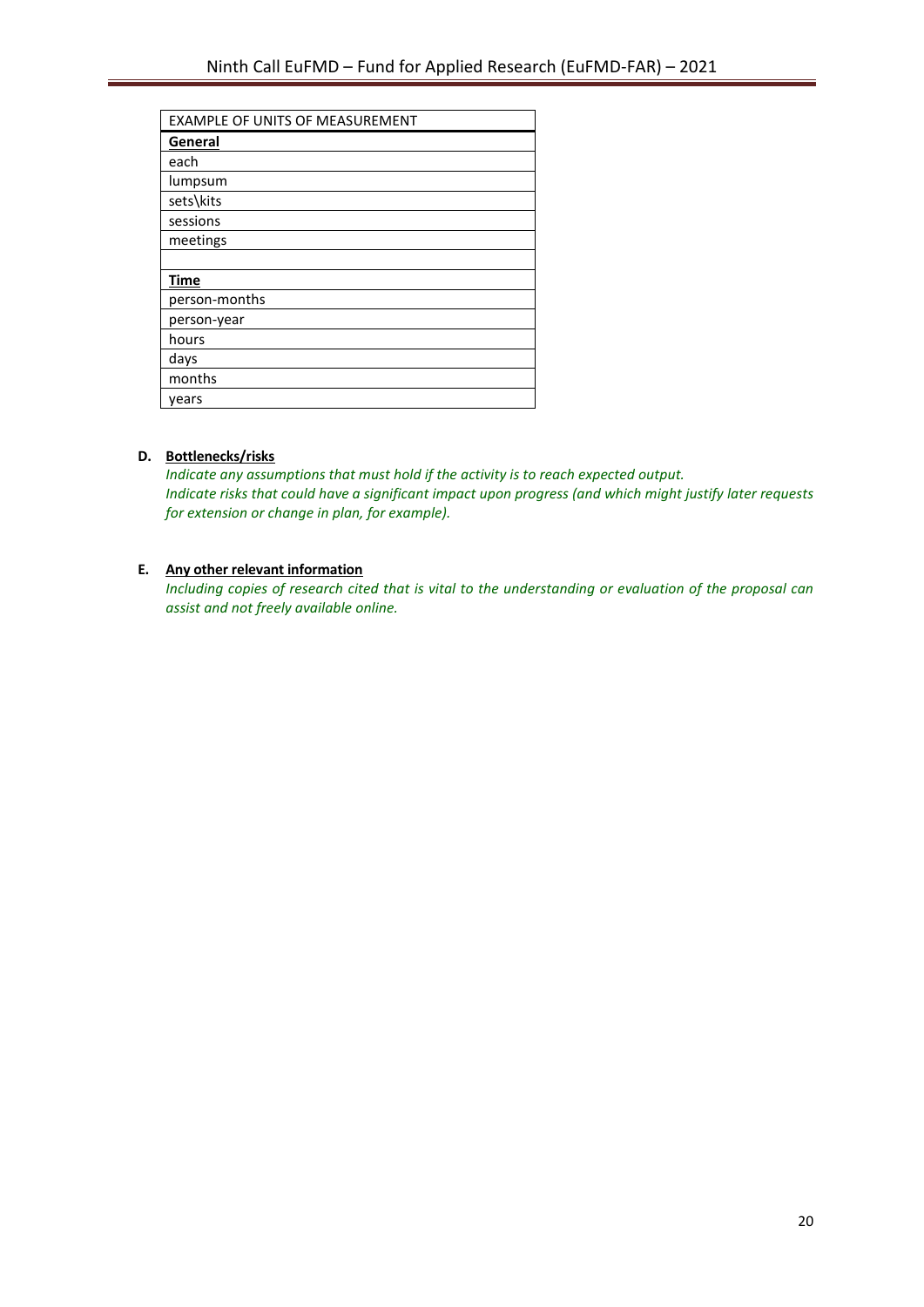## **PART B: ADMINSTRATIVE**

*Curriculum vitae of the lead applicant and any significant research partners should be provided.* 

- **1. Details on the Lead applicant(s)** *The applicant is normally expected to be the contact point and provide the reports.*
- **2. Details of any significant research partners on this proposal** *It is important to indicate their expertise/competence/capacity to assist the proposal, and what added-value they provide to that provided by the Lead applicant.*
- **3. Name and title of the person who will sign the agreement** (i.e. the Authorized Official signing the LoA)

*Note: if Letters of Agreement (Standard Contract) with FAO are not feasible then suggested route for payment of the inputs required to undertake the activity:*

**4. Version number:** 

*The applicants Version number – useful in case changes are made*

**5. Date of this submission:**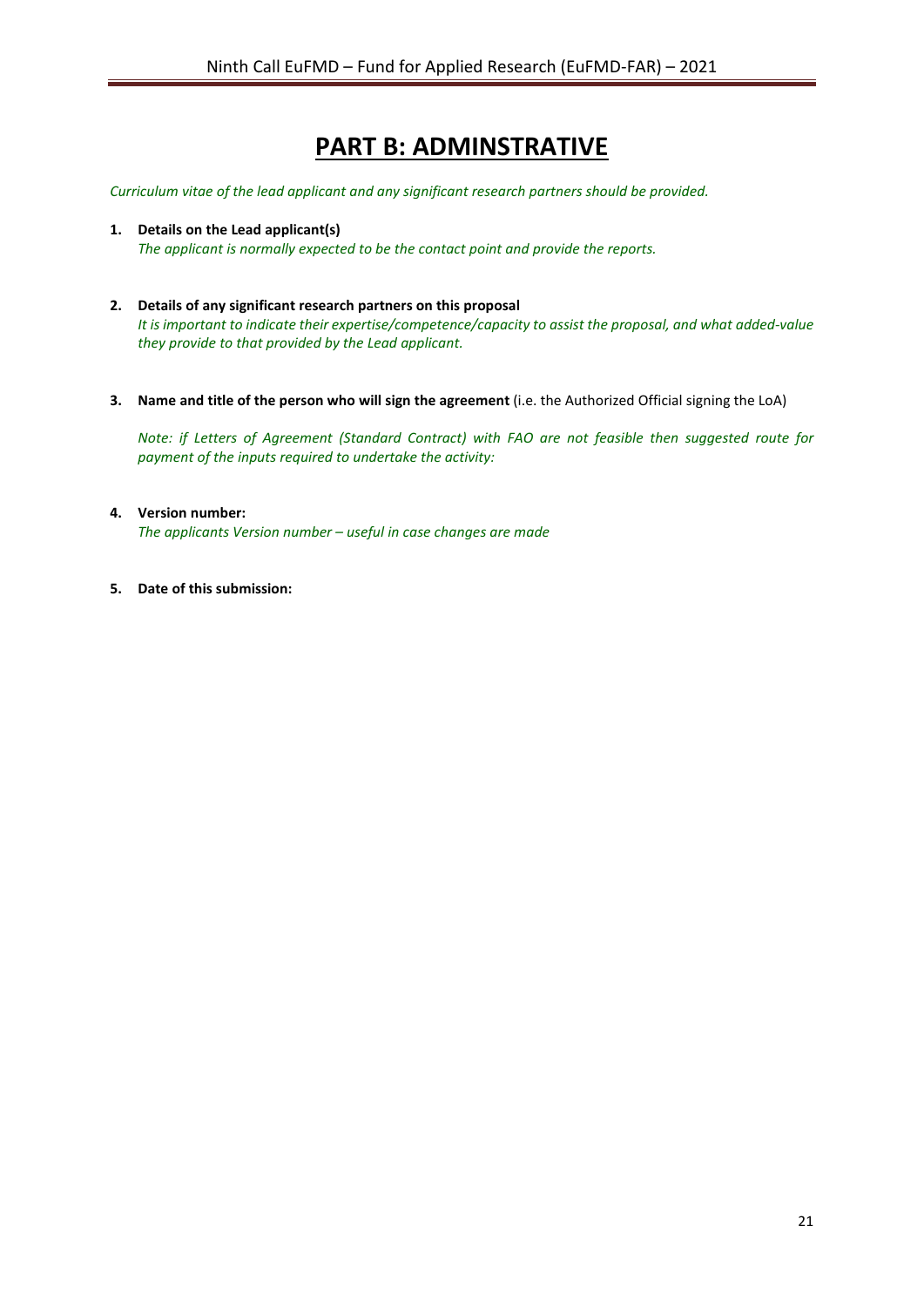## <span id="page-23-0"></span>**Annex 2: Assessment criteria**

#### **Referee's Assessment**

TWO External reviewers are invited to review each application, and to both objective and specific in their critical appraisal of each grant application, and to focus on the scientific merit and significance.

*Technical merit:* 

- Originality;
- Relevance to the fund and thematic priorities;
- Quality of methodological, technical and operational approach;
- Feasibility of the proposal;
- Evidence of the applicant's capacity and presence in the selected country (including past and upcoming commitments);
- Applicability and sustainability of the outputs.

#### **Grant Review Board**

After review by the Referee Panel, each proposal will be discussed further, bearing in mind the track record of the principal applicant, the technical capacity of the administering institution and the value for money of the proposal. Funding recommendations will be finalised in the Grant Review Board meeting. Summary statements containing questions, comments and/or recommendations will be forwarded to the applicant.

*Technical merit (see above) plus:*

*Relevance to the scope of funding:*

Is the topic within the scope of the fund and the thematic priorities?

*Track records of the applicants:*

1. What is the likelihood that the proposed study can be accomplished by the applicant organization given the documented experience and expertise? Track record includes the applicant's compliance with the terms and conditions of previous projects and records of outputs.

*Technical capacity of the administering institution:*

- The ability of the administering institution to provide an environment conducive to productive and sustainable outputs, in terms of:
	- ~ national/local presence and expertise;
	- ~ qualified technical staff;
	- ~ qualified support/administrative staff.

The emphasis placed on each aspect varies between applications, depending on their relative strengths.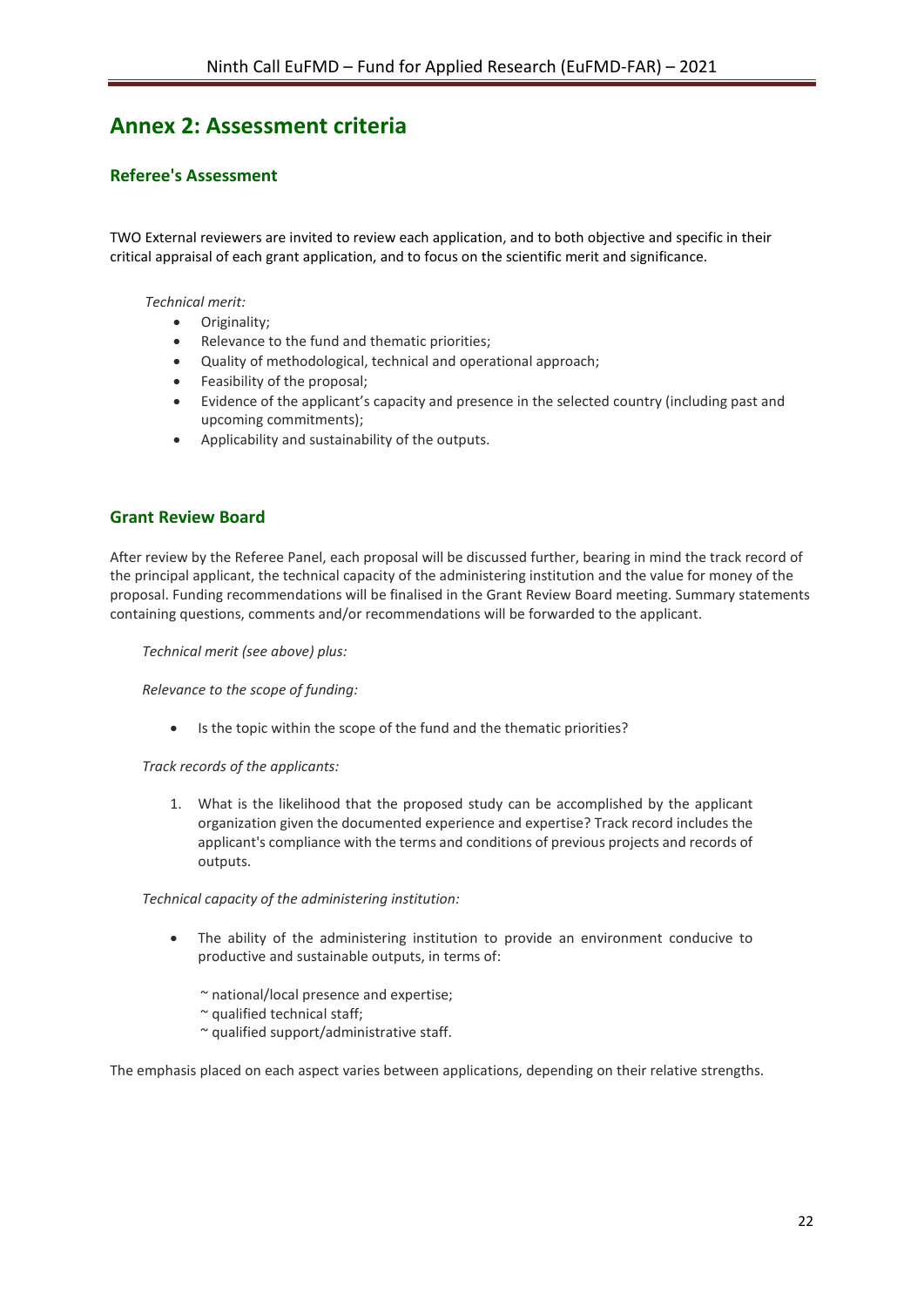#### **Rating a Grant Application**

A score ranging from **4** (Recommended for support / High) to **1** (Not worthy of support / Low) will be assigned by the referees to indicate the technical merit under each heading in the Referee's Assessment Form. The overall rating for each application will be discussed and finalised in the Grant Review Board meeting. The overall rating is defined as follows:

| 4 - Recommended for support                                          | Nil or very minor issues to address only                                                              |
|----------------------------------------------------------------------|-------------------------------------------------------------------------------------------------------|
| 3 - Recommended for support subject<br>to clarifications/ amendments | Minor revision and clarification required for a successful delivery                                   |
| 2 - Not recommended for support at<br>present                        | Major revision required for significant improvement                                                   |
| 1 - Not worthy of support                                            | Minimal impact on research / flaw in methodology/ incomplete<br>application/ out of scope of the fund |